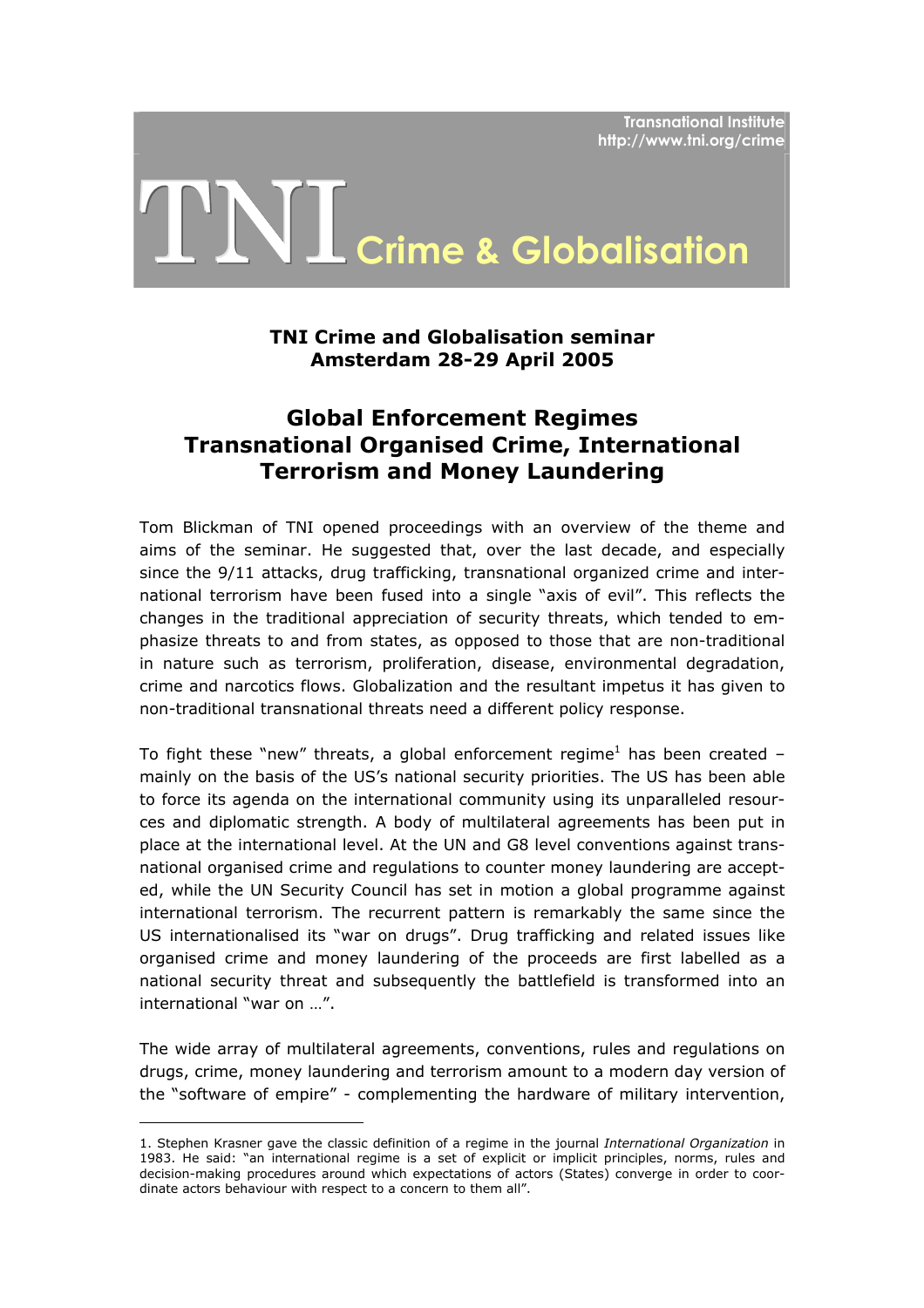<span id="page-1-1"></span>economic sanctions etc. Increasingly, these multilateral agreements are reached at inter-governmental level (such as the UN, G8, the EU) and presented as a *fait accompli* before national parliaments that are pressured to ratify them. No government wants to be labelled as an outcast because a national parliament refuses to ratify these international agreements that are the result of complicated diplomatic bargaining and an alleged international consensus. At the level of the European Union a similar process is taking place in order to harmonize its justice and security area.

There are few mechanisms in place to evaluate the effectiveness or adverse effects of this regime, nor does it take any account of the root causes or grievances of those who have opposed the status quo. While on the one hand the US has succeeded in transposing its national security concerns into global ones, on the other, it discards and openly sabotages international agreements perceived as contrary to its interests such as the Kyoto Protocol and the International Criminal Court (ICC).<sup>[2](#page-1-0)</sup> The seminar, it was hoped, might address these issues and examine the possibility of promoting an alternative agenda to realign the focus of 'security' from enforcement and repression towards a "human security" agenda that looks to root causes and social solutions and puts more emphasis on good governance, social and economic development and human rights.<sup>[3](#page-1-1)</sup>

<span id="page-1-0"></span><sup>2.</sup> A complicating factor is the fact that in virtually every other country in the world, an international treaty or convention, once ratified, overrides domestic law. Not so in the United States; it simply becomes part of the ordinary body of American law. As such, it can be ignored by the president or Senate if national security, or even ideology, seems more important. (See: The insidious wiles of foreign influence, The Economist, June 9th 2005)

<sup>3.</sup> The 1994 Human Development Report began an exploration of the new concept of human security. Definitions on what human security exactly means, differ. It certainly does not exclude law enforcement and international action against crime and terrorism. However, it pretends to take into account much more the root causes that foster crime and political terrorism, such as poverty, inequality and social exclusion. The power of the human security concept is most clearly evident when it is contrasted with the traditional concept of national security. In the human security approach, the welfare of human beings around the world is the object of concern rather than military and strategic interests of a particular state. The defence of human life is more important than the defence of land, and personal integrity is as important as territorial integrity. It is, as the UN Development Program (UNDP) notes, an "integrative" as opposed to merely a "defensive" concept, and includes security of individuals and communities as well as territories and states. Criticasters of the concept, however, point to the fact that it denies long-established principles of state sovereignty, and may well encourage unwarranted interference in the internal affairs of other states, issuing "a blank cheque for virtually limitless UN interventionism." See: Walter Dorn, *Human Security: An Overview*, at [http://www.rmc.ca/academic/](http://www.rmc.ca/ academic/gradrech/dorn24_e.html)  [gradrech/dorn24\\_e.html](http://www.rmc.ca/ academic/gradrech/dorn24_e.html).

The Canadian government has become one of the champions of the human security concept. Canada, along with Norway, sought to foster wider interest and commitment to human security by creating the Human Security Network ([http://www.humansecuritynetwork.org/\)](http://www.humansecuritynetwork.org/), which currently has thirteen member states (Austria, Canada, Chile, Greece, Ireland, Jordan, Mali, The Netherlands, Norway, Slovenia, South Africa, Switzerland and Thailand). However, as Margaret Beare notes in her paper Fear-based Security: The Political Economy of 'Threat', a change in Foreign Affairs Ministers, plus September 11 have caused the Canadian 'security' focus to revert from 'human security' (with the responses appropriate to human security) to 'national security' (with the traditional national security responses). The government position has shifted even though the words 'human security' are still being used. The major threats to human security have become terrorism, drug trafficking and the illicit trade in small arms. Human security priorities are now defined much the same as national security priorities. What is lost is the 'original' concern for root causes. In addition, there is little appreciation that a national security focus might actually be in direct contrast with human security interests.

At the UN level the concept of human security is promoted by the Advisory Board on Human Security (ABHS) that has succeeded the Commission on Human Security – a group of personalities that presented their Final Report, Human Security Now, to UN Secretary-General Kofi Annan in May 2003. The Commission was established in January 2001 through the initiative of Japan and in response to the UN Secretary-General's call at the 2000 Millennium Summit for a world "free of want" and "free of fear." The ABHS has no formal status within the UN system, but advises the UN Secretary General. See the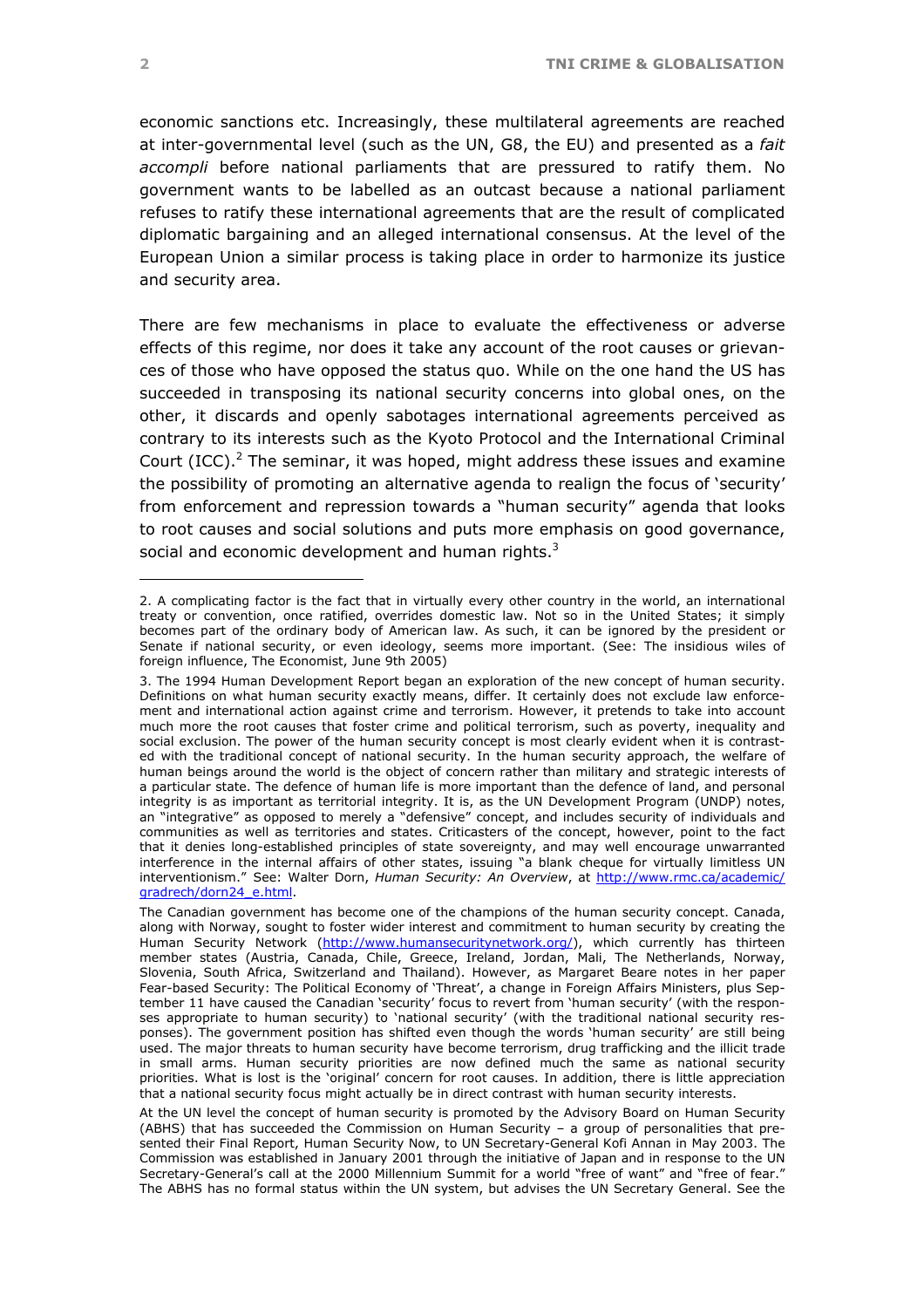Several papers were prepared for and presented at the seminar:

- *The Global Fix: Neo-liberalism, America's Moral Crusade and International Efforts to Control Transnational Organized Crime*, by David Bewley-Taylor, Department of American Studies, University of Wales Swansea (UK), and Michael Woodiwiss, University of West of England, Bristol (UK)
- *Controlling the international money trail: What Lessons Have Been Learned?* by Michael Levi, Professor of Criminology, Cardiff School of Social Sciences, Cardiff University (UK)
- *Fear-based Security: The Political Economy of 'Threat'*, by Margaret Beare of the Nathanson Centre for the Study of Organized Crime and Corruption, York University (Toronto, Canada).
- A Critical Evaluation of the UN Counter-Terrorism Program: Accomplishments and Challenges, by David Cortright of the Fourth Freedom Forum (US)
- *The exceptional and draconian become the norm: The emerging counterterrorism regime*, by Tony Bunyan, of Statewatch (UK)

\* \* \*

Michael Woodiwiss presented the paper 'The global fix: neo-liberalism, America's moral crusade and international efforts to control transnational organised crime', co-written with David Bewley-Taylor.

His paper argued that national and international organised crime control policies are inadequate and counterproductive. This is largely because the international community has accepted the limited and blame-shifting approach to crime first adopted by the Nixon administration some thirty years ago. Under Nixon a 'dumbing down' of professional and public understanding of organized crime occurred, whereby most Americans came to believe that the problem was synonymous with a foreign crime group. Nixon accelerated the war on drugs and worked to strengthen the UN based global drug prohibition regime. It was argued that the President's legacy extends beyond international legislation formulated during his time in office. A key part of the 1970 Organized Crime Control Act – the Racketeer Influenced and Corrupt Organizations Act (RICO) - had a bearing upon both the 1988 UN Convention against Trafficking in Narcotic Drugs and Psychotropic Substances and the UN Convention against Transnational Organized Crime. These two treaties can thus be seen in many ways as an extension of the US's methods of crime control.

In the early 20th century there was no real understanding of organized crime. In the 1920s and '30s an ideological rigidity favoured the development of a poorlypoliced business system that left the door open to fraud, extortion and other types of organized criminality. However studies by Ross, Lipmann and others tried to broaden the definition of organized crime by seeing it as a function of

1

UN Human Security website at [http://www. humansecurity-chs.org](http://www. humansecurity-chs.org/). It is clear that the proponents of the human security concept have much less leverage within the informal and formal international institutions that deal with security issues. Not only does the concept needs to be improved, but it needs to be embedded in the international security arena as well.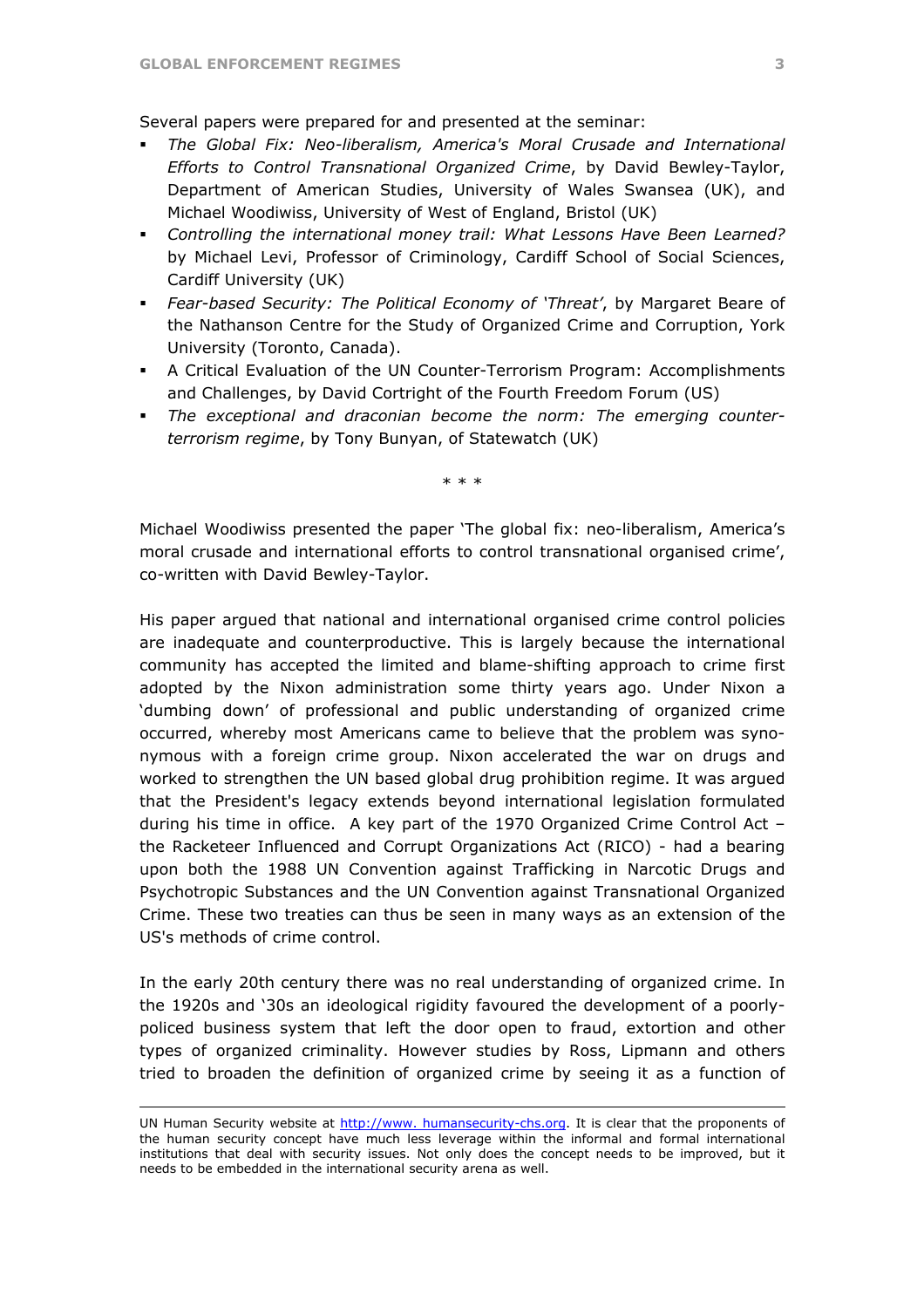<span id="page-3-0"></span>opportunity – the chance to make large illegal profits with minimal risk. During the reform era of Franklin D. Roosevelt's New Deal there was an understanding that with the restructuring of US labour and industry, people needed protection from capitalism.

While many of the checks and balances introduced by the New Deal remained in place for decades, they were gradually watered down and eventually removed. As the checks were weakened, corporate organized criminality became more institutionalised and destructive. At the same time the problem of organized crime was redefined in terms of a deviant aberration in the otherwise flawless American economic system. As corporate ownership became more concentrated, corporate dominance over the rest of society became less accountable.

Nonetheless in the early 1970s, revelations about the role of ITT in overthrowing the democratically elected president of Chile in 1973 and other abuses committed by multinational companies had shocked the international community to the extent that corporate crime was included in early deliberations over the problem of transnational organized crime. The United Nations Centre for Transnational Corporations (UNCTC), created in 1974, set out elaborate codes of conduct to prevent corruption, ensure respect for human rights and to meet certain consumer and environmental protection objectives. Discussions at the Fifth United Nations Congress on the Prevention of Crime in 1975 were concerned about 'crime as business', and about ways to curtail activities such as bribery, pricefixing, smuggling, violation of regulatory laws by private companies, currency offences involving the evasion or avoidance of tax, and the behaviour of transnational corporations as much as that of 'conventional' criminal groups.' The emphasis was on activities rather than groups.

However UNCTC was loathed by successive Republican administrations, and was abolished in 1993. UN attempts to establish more effective controls over trans-national corporations were largely abandoned.<sup>[4](#page-3-0)</sup>

<sup>4.</sup> The rise of transnational corporations (TNCs) as main actors in the world stage led the UN Economic and Social Council in 1973 to entrust a "Group of Eminent Persons" the task of advising on the nature and activities of these corporations and their role and impact on the development process. On the basis of the study *Multinational Corporations in World Development,* and after taking public comments, the Group made recommendations that led to the creation of the United Nations Commission on Transnational Corporations (UNCTC) to provide a permanent intergovernmental forum for deliberations on issues related to TNCs. Given the centrality of TNC issues at that time, the venue for these deliberations within the UN system became the UN Headquarters in New York.

The initiative to create a Programme on Transnational Corporations and, in particular, to formulate a Code of Conduct on Transnational Corporations, was part of a broader drive towards the establishment of a New International Economic Order (NIEO). The objectives set by the NIEO through United Nations resolutions on the Code of Conduct reflected the general perceptions of the time, triggered by political and economic events. The focus was on controlling the political ad economic activities of TNCs, out of the concern of developing countries about their sovereignty.

The work of UNCTC and the Commission on Transnational Corporations was affected by the cold war climate of confrontation and mistrust. In the 1980s, the focus of attention increasingly changed towards the positive impacts of foreign direct investment (FDI) and TNCs on development. This change in attitude towards TNCs contributed to the stalling of the Code negotiations in the Commission on Transnational Corporations. Regarding UNCTC, its work reflected the changing times and became more focused on the positive, rather than the negative, effects of FDI and TNCs. The UNCTC was dissolved in 1993 and the Programme on TNCs was transferred to UNCTAD in Geneva and is now being implemented by UNCTAD's Division on Investment, Technology and Enterprise Development.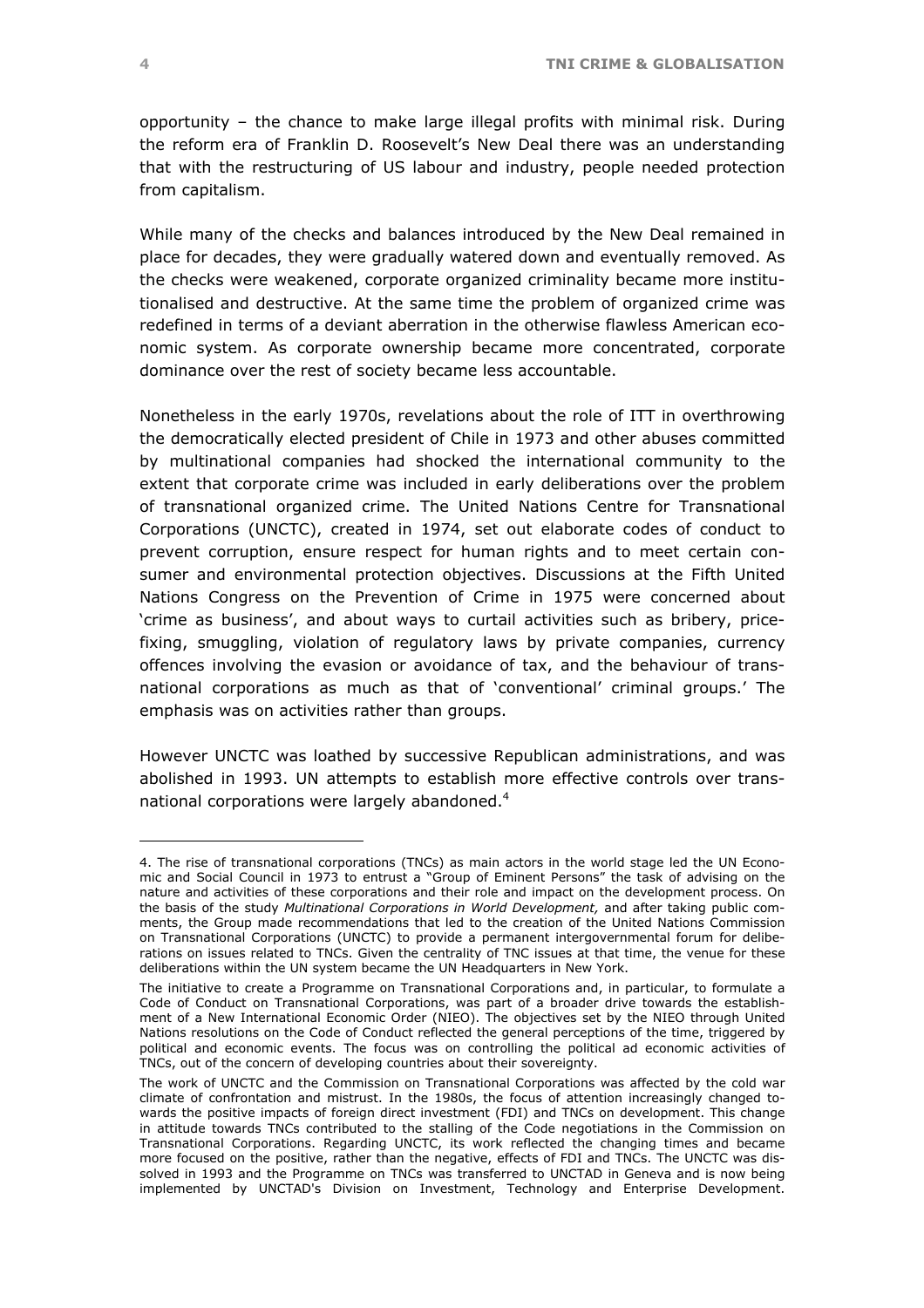From the 1950s onwards and for the duration of the Cold War, organized crime had to be seen as something external to America. It was portrayed as a conspiracy of outsiders powerful enough to threaten the nation itself. As President, Richard Nixon supported measures of organized crime control that were increasingly international even though they resulted in more organized crime, not less. In the last two decades the combination of neo conservative liberalism and the structural programmes favoured by the International Monetary Fund (IMF) and World Bank has exacerbated the problem.

The Nixon administration focused first on gambling as the spearhead for anti organized crime efforts, and then on narcotics. First, drug problems were exaggerated, then crime was blamed on drugs, and finally the administration provided firm executive action by waging a 'war on drugs'. This largely consisted – as it does today – of investing in failed efforts at repression at home, and persuading others to do the same. The US donated large sums to the United Nations Fund for Drug Abuse Control (UNFDAC) whose Division on Narcotic Drugs was expected to assume new responsibility for enforcing drug prohibition around the world. While many of UNFDAC's early projects stressed drug use education and voluntary crop substitution, by the end of the 1970s there was a shift of emphasis to US-style law enforcement programmes and greater international law enforcement cooperation. The US also used its diplomatic weight in bilateral relations to pressurize specific countries, such as Turkey, to eradicate opium poppy cultivation.

To institutionalise this process the Bureau of International Narcotic Matters (INM) was created in 1978 in the US State Department. This became the Bureau of International Narcotics and Law Enforcement (INL) in 1995 to reflect the agency's expanded remit of money laundering, contraband, human trafficking and other forms of crime. Its main task is to increase compliance with US crime control strategies and laws. Significantly, the UN drug control apparatus has evolved in a parallel fashion, with the merging of drug control and crime prevention into a single office, the United Nations Office on Drugs and Crime (UNODC). The US government is currently the largest single donor to UNODC, and consequently, other UN member states are forced to accept American-inspired analyses of drugs and organized crime 'threats' as valid and to perpetuate the myth that US drug control and organized crime control methods work.

During the 1990s discussion of organized crime was essentially tailored to fit US interests. It downplayed the criminal involvement of otherwise respectable business institutions or persons, and defined the problem in terms of 'crime multinationals', hierarchical monoliths that 'poison, pollute and infiltrate legitimate business', against which methods pioneered in the US were to be applied. A prominent populariser of the theory of organized crime as conspiracies of multinational crime hierarchies was the writer Claire Sterling. Much appreciated inside the US intelligence community, she contributed to the establishment of a blame-shifting approach deemed to be effective in combating organized crime. This was the

1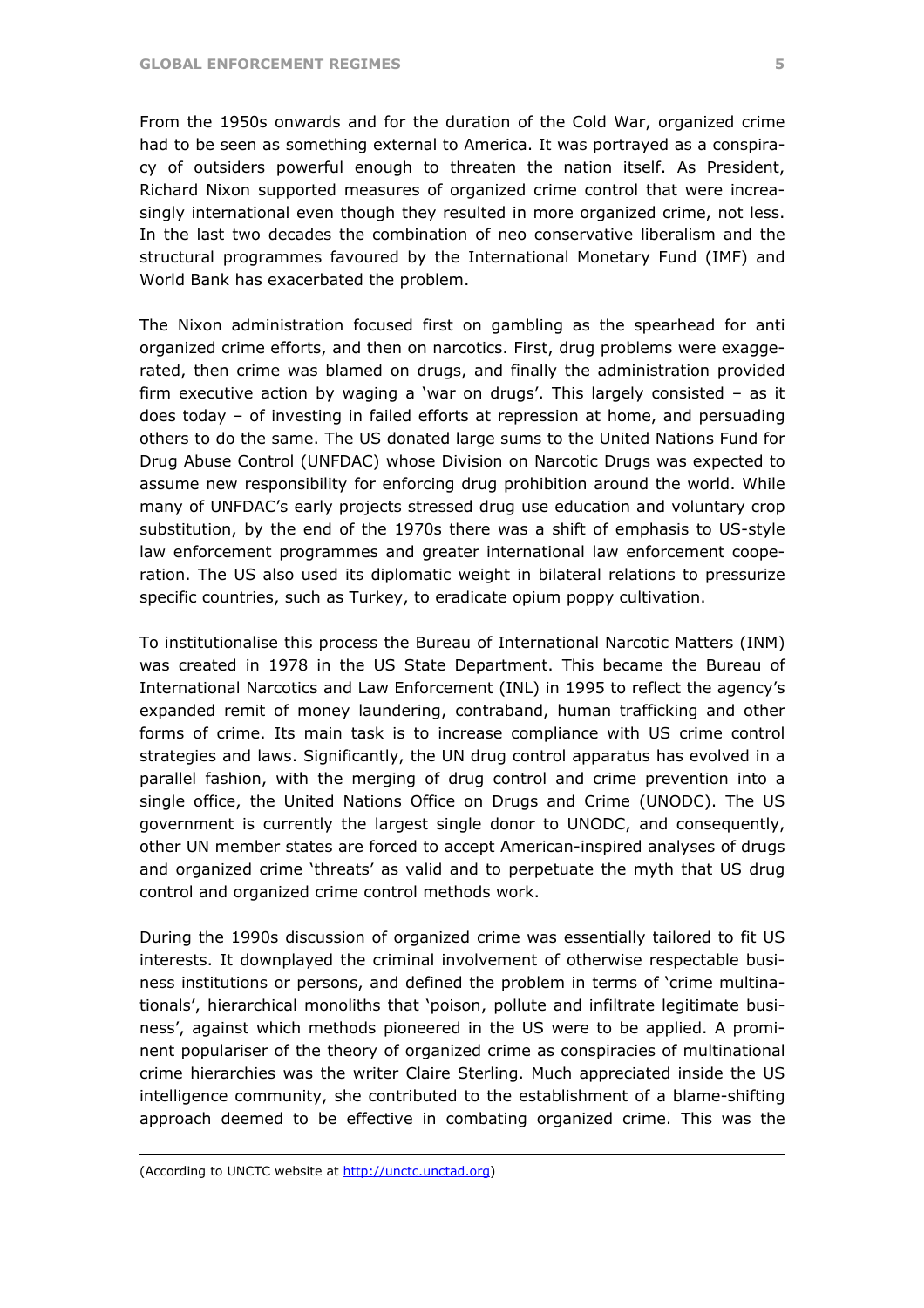model sold to the United Nations in the form of the UN Convention against Transnational Organized Crime, signed in Palermo in December 2000. The most striking aspect of the US approach is its exclusive concern with arresting and punishing harmful people rather than a more strategic approach that reduces the opportunity for harmful activity. Thus a flawed approach to organized crime has been fully internationalised.

The international strategies that America has forced on producer countries have been characterised by human rights abuses and have shown little sign of succeeding, despite the claims of US officials. Despite the obvious failure of supply side efforts there have been no serious attempts to evaluate these or examine alternatives. American diplomats and bureaucrats have achieved the same within the UN as US business elites did in the in the early 20th century, when attention was diverted from corruption and problems in the system towards persons and organizations.

While the UN's crime prevention agencies have been perpetuating a misleadingly simple analysis of organized crime with the notion that 'bad guys threaten democracy and civilisation', other parts of the organization have produced studies that could contribute to a better understanding of transnational organized crime by looking at the mismanaged globalisation process. For example the UN Human Settlements Programme (UN-Habitat) study, 'The Challenge of the Slums', looks at the deterioration of conditions of the urban poor and points to the responsibilities of neo-liberalism in producing shrinking urban employment opportunities. Structural adjustment programmes, explosive population growth and unprecedented mass migration have created huge concentrations of people, creating major problems.

In the discussion that followed, there was disagreement over the degree of subordination or consensus with the US. It was suggested (Thoumi) that the paper gave rather too much emphasis to neo-liberalism. By the mid 1980s all countries in South America were neo-liberal. It was a reaction to a style of state management that had been misguided for decades – previous governments had run up very high deficits. There was a need to find careful ways of state intervention. Also, neo-liberalism has evolved: Milton Friedman and the Chicago School would not support prohibition as practised today through the US' current drug policies. The power of the US may not be as wide as was suggested by the paper – the US has no power of veto in the IMF or the World Bank. Human rights in Colombia are a little better now than they were. It is true that the US behaves with cultural imperialism but many other countries desire prohibitionism as well. Latin American countries have consistently tried to impose prohibition. Peru was hoping to manufacture cocaine but at the same time prevent coca use among Indians, since it was felt that drugs were an obstacle to assimilation into white society. There was a clash between those of Spanish and Indian origin; it was not the case that the US was imposing prohibition.

One participant (Dorn) queried what the seminar was hoping to achieve. On drug policies, he suggested that, historically, anti-trafficking policies had much wider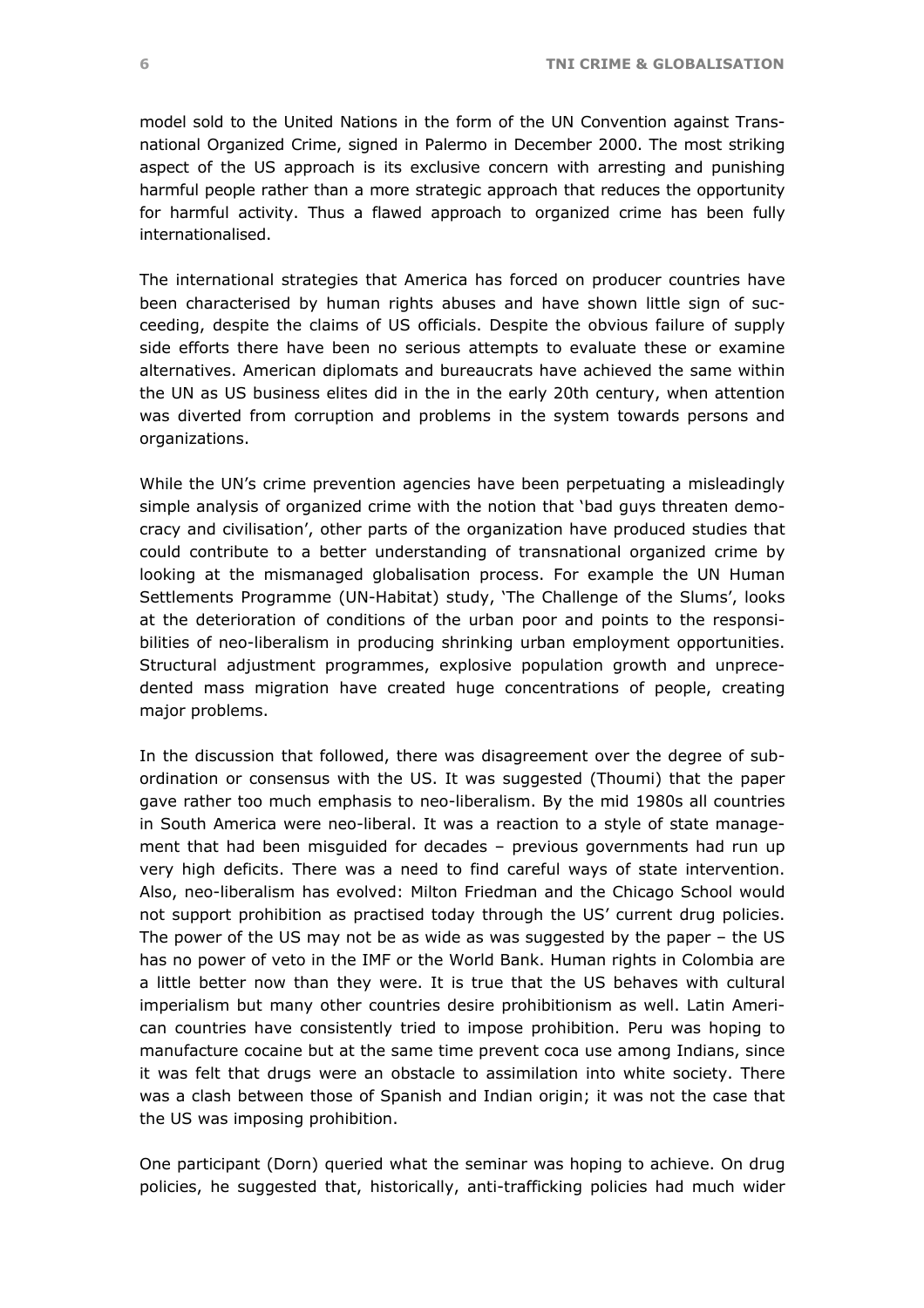$\overline{a}$ 

and more varied international roots than the United States, referring to revolutionary China and Iran, whose anti-trafficking policies had been domestically determined. He also queried any notion that anti-trafficking policies automatically rule out harm reduction at trafficking and user levels, pointing out that in some European societies including the UK, these elements can fit together – even if in more conservative countries, east or west, they may not.

It was suggested (Van Duyne) that historically, the point we have reached now looks like the success of elite groups. Against all evidence, US policy on drugs has been a triumph, having lasted for some 80 years! The economic crime debate is often stifled. There *are* more prosecutions for economic crime but these do not make a difference to the way organized crime is viewed. In the Netherlands, article 140 (a specific clause dealing with organized crime) within the criminal law has been used to prosecute economic crime. In fact the cartel clause is administrative not criminal, but because there was evidence of conspiracy and falsification activities, the criminal law was applied. Before this it was unthinkable that economic crime could be punished under organized crime legislation.

A similar situation arose with regard to Enron, it was pointed out (Levi). There are cases when RICO has been used to prosecute white-collar crime, but they have not received much attention. One has to be able to show more evidence of disagreement with the US line. It is not just a question of support for a tough line on drugs, but on crime generally. It was inevitable that in Palermo everyone supported the TOC convention. Every country pushes its own agenda and the US has more weight than the others. Multilateral agencies tend to be decision ratifying rather then decision-making bodies.

Some (Beare) thought the US was being let off the hook. A group of individuals who started work at FinCen have moved on and outwards to the Financial Action Task Force (FATF), Interpol, the Egmont group<sup>[5](#page-6-0)</sup> and other organisations where they have succeeded in imposing a world view. A seeding process has occurred – a 'moral drive for virtue to fight sin'. There is a certain homogeneity of interests between the US and Canada - businesses want open borders and don't really care about marijuana but if political relations get worse between Canada (or Mexico) due to increased smuggling of marijuana or cocaine then businesses simply have to accept the imposition of new controls even though goods delayed at borders causes problems. However businesses do not want prohibition to be abolished.

<span id="page-6-0"></span><sup>5.</sup> A number of countries have created specialised government agencies as part of their systems for dealing with the problem of money laundering. These entities are commonly referred to as "financial intelligence units" (FIUs). These units increasingly serve as the focal point for national anti-money laundering programmes because they provide the possibility of rapidly exchanging information (between financial institutions and law enforcement / prosecutorial authorities, as well as between jurisdictions), while protecting the interests of the innocent individuals contained in their data. Since 1995, a number of the FIUs began working together in an informal organisation known as the Egmont Group (named for the location of the first meeting in the Egmont-Arenberg Palace in Brussels). The goal of the group is to provide a forum for FIUs to improve support to their respective national anti-money laundering programmes. This support includes expanding and systematising the exchange of financial intelligence, improving expertise and capabilities of the personnel of such organisations, and fostering better communication among FIUs through the application of new technologies. See the website at <http://www.egmontgroup.org/>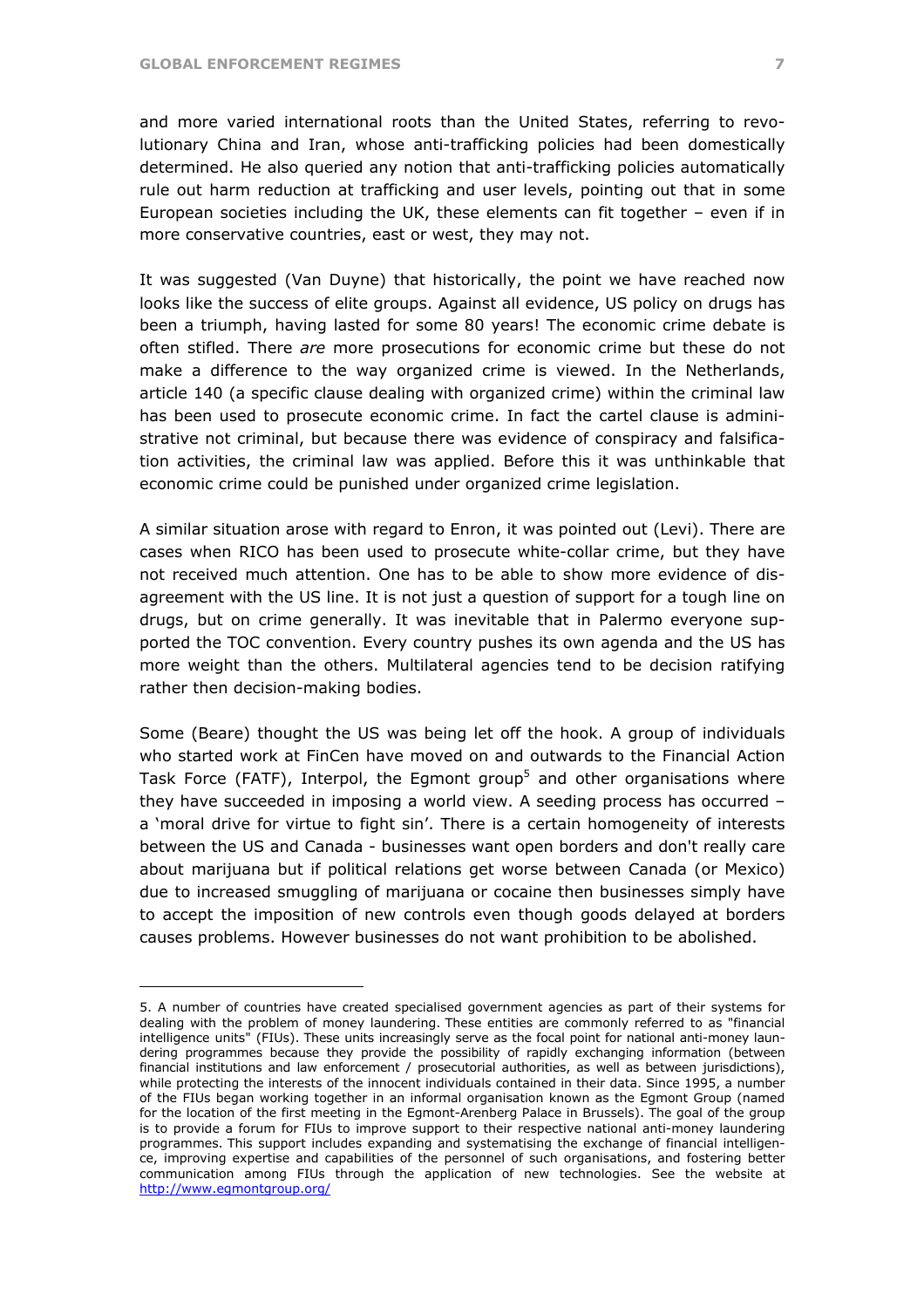One participant (Apostolou) raised the question of a lack of opposition to the US, and where such opposition could be voiced. In fact, at the CND in March 2005, opposition was expressed to the US position from Iran, China and others. If countries do oppose they voice their dissent, which suggests there is more consensus than one might expect.

Others thought that the US was imposing its policies, maybe not so much in the basic premises on the issues of drugs, crime and terrorism, but certainly when it comes to implementing specific measures to counter these phenomena. The question remains how the premises were construed.

Elites in Colombia have received profits from prohibition (Thoumi). Only when the Revolutionary Armed Forces of Colombia (FARC) became involved did drugs become ''evil''. To some extent the domestic militarisation in Colombia is part of a broader development, and is not just about drugs, but furthers other aims: it serves a broader political and cultural agenda to punish rebellious groups. A new development in South America is that power is moving to indigenous groups, e.g. in Bolivia, where the next president might well be the coca grower Evo Morales. A similarmovement is being strengthened in Peru.<sup>6</sup> In Peru and Bolivia drugs have strengthened the left, whereas in Colombia, the paramilitary right indirectly funds the regime.

Asked which aspects of the Roosevelt period could be applied today, Woodiwiss suggested pragmatism – the acknowledgement that alcohol prohibition had brought more crime and corruption – and the acknowledgment that capitalism needs to be policed. Banking reform had also been useful.

\* \* \*

Michael Levi, Professor of Criminology, Cardiff University, presented his paper "[Controlling the international money trail: what lessons](http://www.tni.org/crime-docs/levi.pdf) have been learned?". Since the mid-1980s, the world has witnessed an extraordinary growth in efforts to control crime for gain (and latterly, terrorism) via measures to identify, freeze and confiscate the proceeds of crime nationally and transnationally, coinciding with an opposite tendency to open up general money flows via the liberalisation of currency restrictions and marketisation in the 'Less Developed' world and in former Communist 'societies in transition'.

The efforts of the Anti-Money Laundering (AML) movement to roll back *de*regulation in the non-tax sphere has been described by several government officials as combating 'the dark side of globalisation'. One useful way of conceptualising the issue is as a global exercise in crime risk management which seeks to drag in as a conscript army those governments and those parts of 'the' private sector that seem unwilling to volunteer for transnational social responsibility.

<span id="page-7-0"></span><sup>6.</sup> See: Coca or Death? Cocalero Movements in Peru and Bolivia, TNI Drugs & Conflict Debate Paper 10, April 2004, at <http://www.tni.org/reports/drugs/debate10.htm>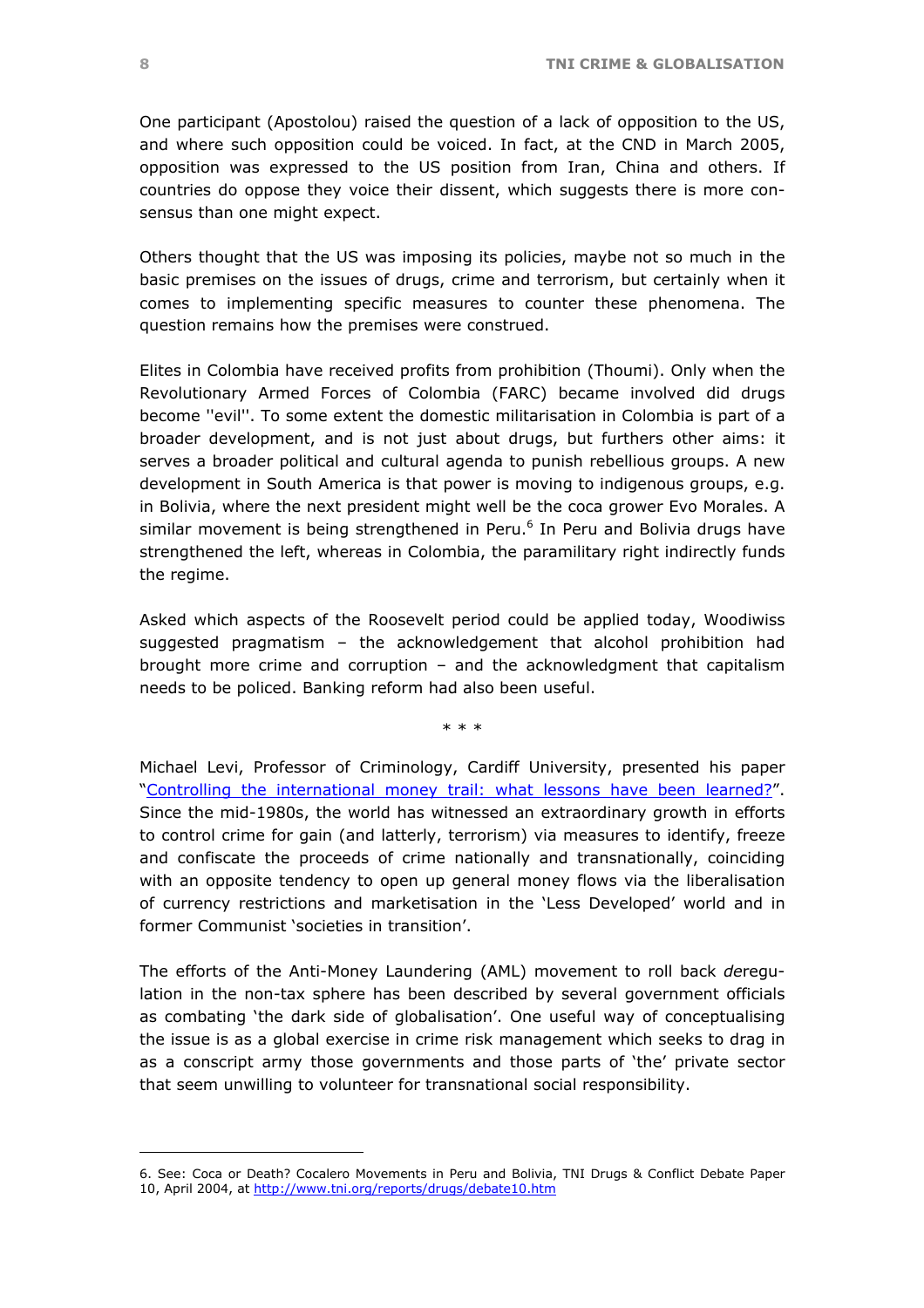In 1986, when the legal regulation of money-laundering began, British banking representatives had to go on a newly devised course in the US to find out what money-laundering was (or, to be more precise, what the Americans believed it to be): two decades later, there are (at least) monthly conferences in different parts of the globe updating bankers, regulators, legally required corporate Money-Laundering Reporting Officers and, increasingly, independent lawyers and accountants on changes in regulation and 'money laundering typologies', supplementing interactive videos and CD-ROMS whose viewing is considered to be essential to comply with national legal regulations on staff training. These are supplemented by an army of consultants – usually former senior American, British, Swiss (or, in the Asia-Pacific region, Australian) police, regulators and FATF delegates – carrying out compliance reviews and remedying both national and corporate 'failures' with 'solutions' drawn from US or European legislation aimed at finding favour with evaluators and regulators.<sup>[7](#page-8-0)</sup>

There have been specific policy drivers for change in the evolution of money laundering controls. These include:

- Concern about terrorism;
- International supply side drug controls (investigation of the finances of narcotics production and trafficking);
- Domestic scandals.

 $\overline{a}$ 

International investigations have also increased exposure risk, such as Agusta; Elf, Enron; Fininvest, GAL and Kohl-gate. Abuse of overseas jurisdictions has occurred, both to commit fraud and to hide the proceeds of crime, including tax fraud. Other issues have been concern about tax evasion/avoidance, and concern about transnational corruption.

Some small island economies like Antigua, or especially Montserrat – with little or no other economic activities - use sovereignty as a means of hiding crime and the proceeds of crime. Some business elites think that tax evasion and avoidance are really at the heart of AML/anti-crime efforts. It was rare in the US to have collaboration between tax and law enforcement, at least till 9/11. But there was not then and there is not now any international consensus even within the richer Organisation for Economic Co-operation and Development (OECD) members on the inclusion of tax offences as a 'predicate crime' for money laundering, i.e. as a crime that makes it obligatory for financial services and professional staff to report suspicions to the authorities.

There has been concern about the lack of transparency in derivatives and other financial instruments traded from offshore centres. Even conservatives accept that

<span id="page-8-0"></span><sup>7.</sup> Nevertheless, in many developing countries there is a low level of participation in the so-called "formal" financial. In several countries, for example, fewer than 10 per cent of the population have a bank account, according to the UNODC. A large portion of economic activities (the transfer and storing of wealth) takes place outside of official financial institutions (for example, the *hawala* system of transferring funds). This means that many of the developed world's law enforcement techniques may be inapplicable in those countries. (See: Economic and financial crimes: challenges to sustainable development, UNODC working paper for the Eleventh United Nations Congress on Crime Prevention and Criminal Justice, Bangkok, 18-25 April 2005 at: http://www.unodc.org/unodc/crime congress 11/ [documents.html\)](http://www.unodc.org/unodc/crime congress_11/ documents.html)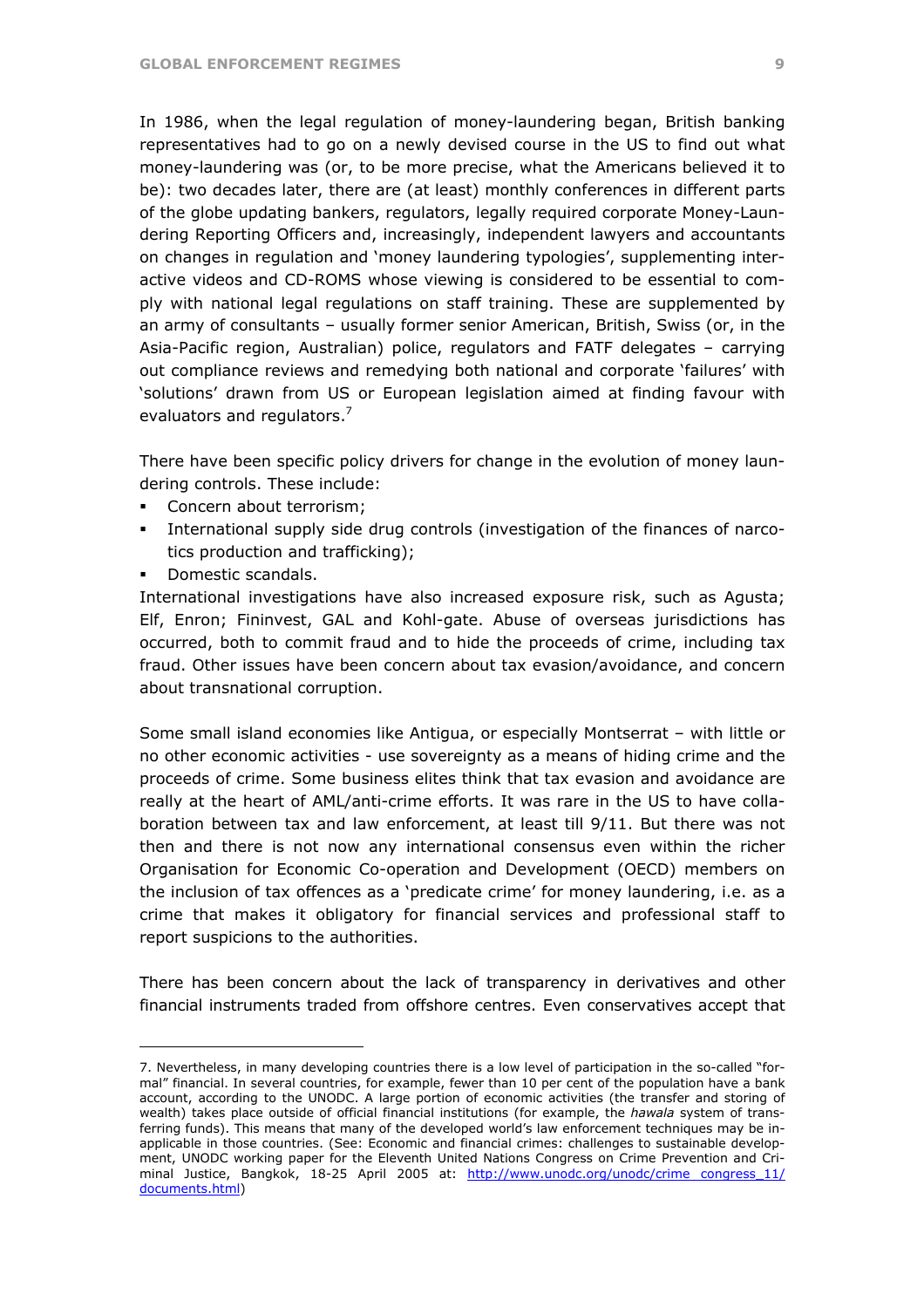some transparency is required after Enron. There is also concern that, due to legislative disparities, there is no 'level playing field' for contracts, and that this has disadvantaged the United States since the Foreign Corrupt Practices Act 1977.

One of the conclusions emerging from the Commission for Africa was the loss of welfare that has derived from large-scale corruption, kleptocracy and so on.<sup>8</sup> There is also a belief that AML controls can reduce terrorism and organized crime. Jurisdictional reputation has become a new factor, but was not important before the AML movement began. People already knew that Switzerland was a safe location and that Antigua was not.

Sources of intelligence: these can be divided into macro and micro. Macro would include:

- underground economy calculations
- direct calculation of specific activities (including price checks for invoices). Micro would derive from:
- informants' reports
- case based intelligence debriefings;
- **sting operations**

 $\overline{a}$ 

'mystery shopping' (give someone a large sum and see who reports on what).

How can intelligence be improved? One could study:

- Investigations into major crime networks that throw up suspicions and evidence of *active* lawyer assistance. One would need to connect up a 'depth of field' by looking at highest common factors.
- Suspicious transaction reports made by bankers and other regulated persons;
- Reactively the collapse of professional firms or business enterprises that generate information about professional misconduct.
- The boldness and powers of the investigative authorities and their priorities
- **EXECTE Legal and other professional privilege are a big issue**

How can AML interventions be measured in terms of effects? There is no international and almost no national collective costing of AML or anti-organised crime efforts, nor are benefits in terms of crime reduction outcomes critically examined. For example, the stocks of arms and drugs currently available are not linked to current AML interventions. The proportion of the problem affected by controls is often neglected in favour of a populist preference for headline figures concerning crime, which are disconnected from reality. The proportion of assets restrained is probably so low that the answer would be discouraging. E.g. excluding transnatio-

<span id="page-9-0"></span><sup>8.</sup> The British Prime Minister Tony Blair launched the Commission for Africa in February 2004. The aim of the Commission was to take a fresh look at Africa's past and present and the international community's role in its development path. See: <http://www.commissionforafrica.org/>

In Brazil, more illicit money is generated through corruption, fraudulent schemes and diverting public resources than as a result of drug trafficking, according to Justice Gilson Dipp – president of the commission in the Federal Justice Council to improve the processes and trials for crimes against the financial system and money laundering – speaking at the IV Global Forum on Fighting Corruption, which was held from June 7-10, 2005, in Brasilia. According to an estimate based on criminal proceedings, illegal financial schemes amount to 70% of illegal money in Brazil. Most of these financial crimes go unpunished and seriously hamper Brazil's development. (See:<http://www.ivforumglobal.org.br/>)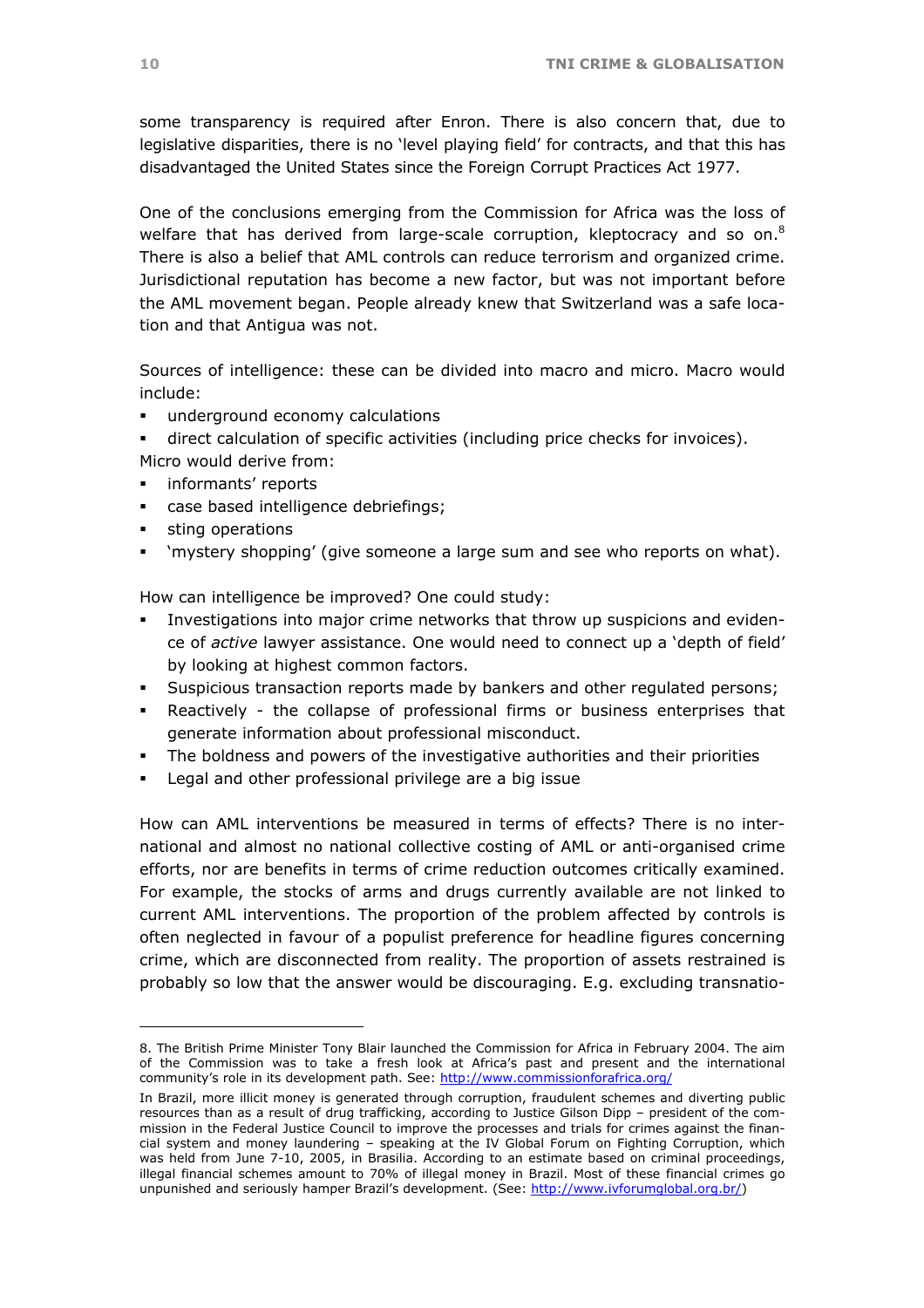nal corruption, \$2 billion crime confiscations plus freezings by the US Treasury Office of Foreign Assets Control (OFAC) worldwide, are one fiftieth of total unspent proceeds on even the most conservative of non-IMF assumptions. Large aggregate laundering figures (if believed) make any short-run countermeasures seem futile. (But we shouldn't believe them.) In terms of goals, domestic politics and international policy factors usually outweigh anti-crime measures.

Money laundering controls currently have a blame-evading effect with financial institutions. The banking community is not committed to FATF measures, regarding them as tiresome and of doubtful efficacy. The institution's primary concern is to avoid reputation damage, and cannot be seen as an accomplice to money movements made by criminal or terrorist organisations. The mass of Suspicious Transaction Reports (STRs) is impossible to monitor. Before the obligation to report suspicious transactions, banks were sometimes disposed to investigate cases voluntarily; nowadays these cases are only reported to the accountable authorities.

One must separate *operational* from *strategic* goals. Strategic Goals are:

- Reduce levels of terrorism and other criminal behaviour so people are safer and feel safer
- **Stop money leaving/bring it back**
- Strip assets from/lock up bad people
- Reduce attractiveness of terrorist/criminal role models
- **Improve jurisdictional reputation**

### Impacts of AML regulations:

At international level:

- Create legitimacy issues regarding 'international interference'
- Define 'pirate states' that (intentionally or not) imperil crime control efforts in other nations
- Can lead to international commercial sanctions/loss of custom from major international companies

At national level:

 Pressure 'pirate institutions' as well as network of sociopathic 'wilfully blind' professionals

At individual institutional level:

- Tend to corrupt staff who can be blackmailed or encouraged to do crimes against the institution
- Can lead to de-authorisation if implementation fails
- Can lead to corporate/individual prosecutions

An important development has been the creation of a 'soft law' mutual evaluation process for incorporating AML into regional or global security. This process had to be in place before the system could be moved up the scale to the next stage: FATF's Non Cooperating Countries and Territories initiative (NCCT). However since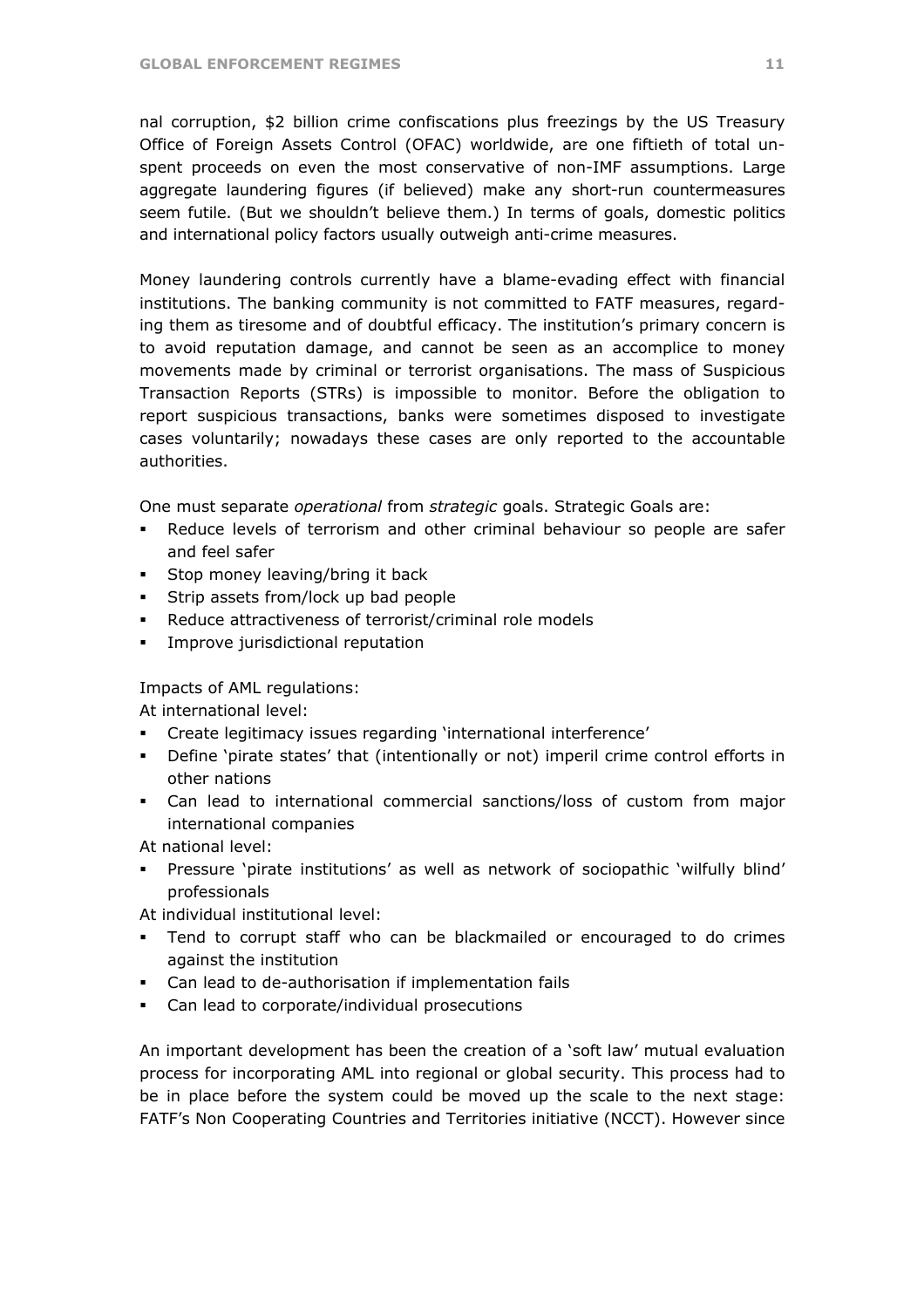IMF has become involved the NCCT has been suspended, as IMF only works by consensus.<sup>[9](#page-11-0)</sup>

There are signs of opposition or 'counter attacks' from professionals. For example lawyers in Canada have protested about the requirement to report SARs. There are still many holes in the system. Those who have difficulty laundering money can find weak spots - people who take drugs or have irregular sexual habits- who can be blackmailed. Citibank has had repeated cases of corruption. Very few banks are really penalised for disregard for AML, but this can lead to corporate prosecutions. There is a kind of revolving door model of how prosecutions work, e.g. there were no prosecutions of Arthur Anderson as this would have led to too much collateral damage so the firm was simply wound up.

The UK now has civil forfeiture laws that were copied from Ireland, copied from the US. These all apply the reversal of the burden of proof. There is evidence that levels of proceeds restraint and confiscation can be increased, but at what cost to legal traditions and to human rights? The Canadian legal profession has objected, and Belgium and others have raised the possibility that the Second and Third EU Directives on Money Laundering may be unconstitutional.

<span id="page-11-0"></span><sup>9.</sup> The FATF worked away quietly throughout the 1990s, until the G7/G8 decided to raise its profile and give it some more teeth. So in 2000 and 2001 the FATF identified a list of 'non-cooperating jurisdictions', whose practices did not adequately discourage money launderers; these ran the risk of being placed off-limits by Western financial institutions if they did not clean up their act. Some of these jurisdictions were small offshore centres like the Cayman Islands and Liechtenstein; others were larger countries like Israel, Hungary and Russia. The FATF's decisions were endorsed by the G8 leaders at the Okinawa and Genoa summits in 2000 and 2001.

In June 2000 the FATF named 15 jurisdictions (Bahamas, Cayman Islands, Cook Islands, Dominica, Israel, Lebanon, Liechtenstein, Marshall Islands, Nauru, Niue, Panama, Philippines, Russia, St. Kitts and Nevis, and St. Vincent and the Grenadines) as non-cooperative countries and territories having critical deficiencies in their anti-money laundering systems or a demonstrated unwillingness to co-operate in anti-money laundering efforts. The "naming and shaming" – with its accompanying stigma – has encouraged jurisdictions to clean up their act. As of February 2005 only three remain: Burma, Nauru and Nigeria. The FATF withdrew counter-measures against Nauru and Myanmar because of progress made in those countries, although they remain on the NCCTs list. See: FATF website on the NCCT Initiative at [http://www1.oecd.org/fatf/NCCT\\_en.htm](http://www1.oecd.org/fatf/NCCT_en.htm) 

After 9/11, the FATF issued new international standards, designed to supplement the FATF 40 Recommendations, called the 8 Special Recommendations on Terrorist Financing. Together they are now commonly known as the FATF 40 + 8 Recommendations. The IMF also became involved in the Anti-Money Laundering / Combating the Financing of Terrorism (AML/CFT) framework. Until a few months before 9/11, the IMF/World Bank programmes dealing with regulating financial markets had had little to do with anti-money laundering efforts. After 9/11, the IMF's involvement spelled the end of the FATF's annual blacklist of countries not doing enough to stop money laundering and terror finance. The IMF is much more inclusive and consensual in contrast to the FATF blacklisting exercises. In a November 2002 agreement with the IMF, the FATF agreed to discontinue its NCCT list, though jurisdictions on the list at that point remained until they had enacted specified reforms. The IMF refuses to get involved with examining legal systems or law enforcement practices, preferring to concentrate on financial regulation. Labelling anyone as "non-cooperative" runs counter to the way the IMF works. Several IMF board members – particularly from developing countries – are strongly opposed to it, accusing the FATF of punishing poor states while letting its richer members off the hook, though countries such as China and India also mysteriously escaped listing, for reasons that were interpreted as geo-political.

The US, as well as Canada, has consistently been assessed as not meeting many of the FATF Forty Recommendations – for instance, Delaware's standards are worse than some jurisdictions on the NCCT list – yet the US never ended up on the NCCT list. Initially when the FATF blacklist was being drawn up, Britain insisted that Switzerland be included because of its financial secrecy provisions. The Swiss delegation replied that if Switzerland was on the list, they would retaliate by making sure Britain was blacklisted as well. Subsequently both parties came to a quiet compromise whereby each agreed that the other would be left off the list. (See: J.C. Sharman, *International Organisations, Blacklisting and Tax Haven Regulation*, April 2004, at [http://visar.csustan.edu/aaba/ sharman.html\)](http://visar.csustan.edu/aaba/ sharman.html)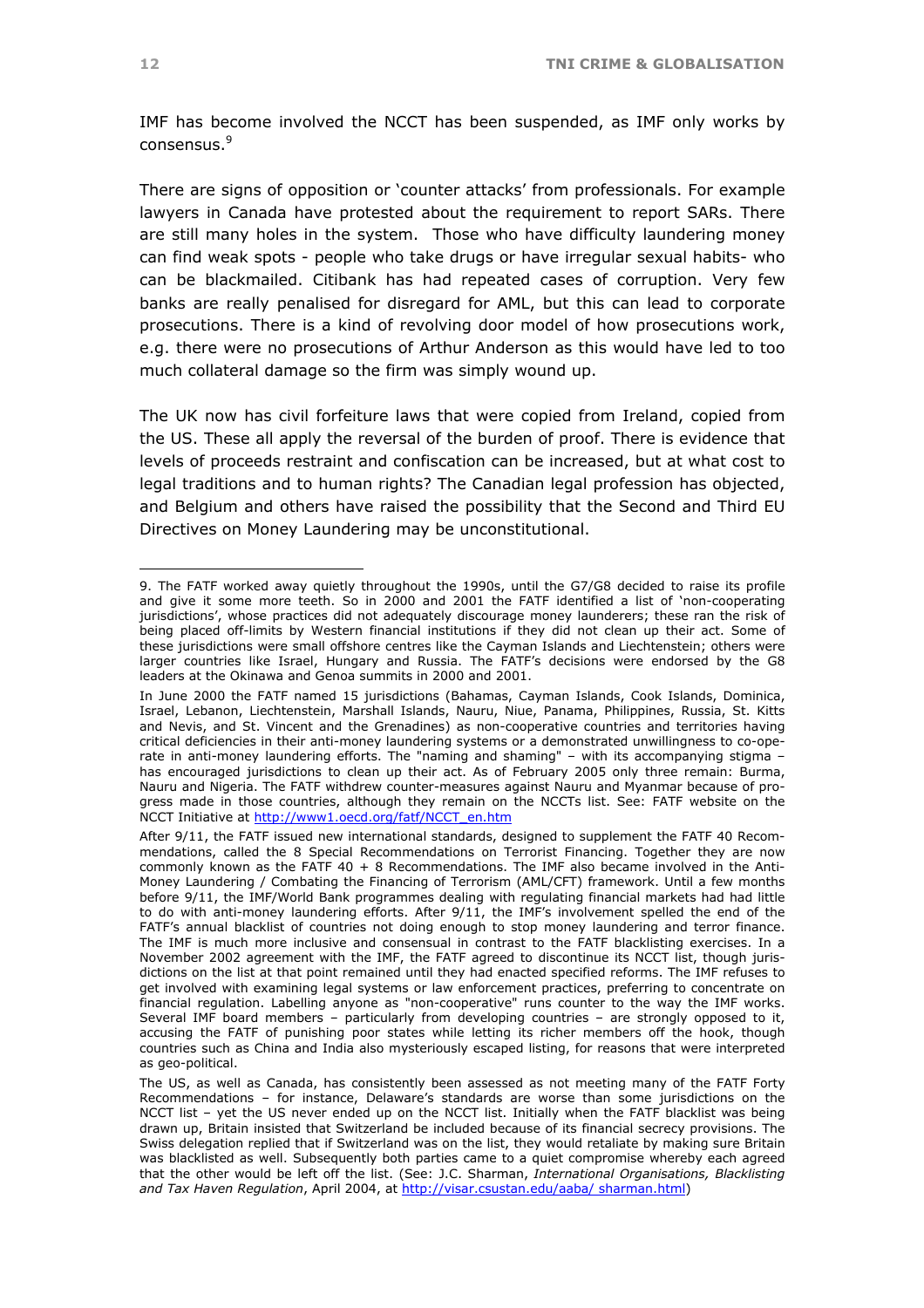To some extent we have 'evaluation overload'. Monitoring processes are now invariably built in, although in the Council of Europe Cybercrime Convention there is no monitoring mechanism. There are limits to the private sector co-optation process and protests that all the investment is being made by the private sector while the public sector does too little. They give little or no feedback to the private sector with regard to STRs for example. The process has not been fully thought through on consistency grounds, nor have the implications for transnational tax issues. Evaluation and monitoring tend to focus on the process (compliance to the rules) and not on impact: does it really decrease criminal activity?

What impact is there on criminal groups or on the supply of illegal commodities? One effect has been to increase the networking aspect of crime as opposed to hierarchically structured organisations.

Other questions that arise are:

- Are there limits to how much Off Shore Centres should pay for dealing with AML and Mutual Legal Assistance?
- Are there any trade-offs in what governments and police may have to do for the private sector?
- **IS AML feedback for STRs feasible?**
- What would be a sensible regulatory/crime demarcation?
- What are the limits to transnational governance?
- Do soft law and mutual evaluation have a future?

The discussion considered the extension of AML to terrorist finance and in particular the issue of sanctions and the freezing of assets of individuals and entities allegedly associated with Al Qaeda and the Taleban. Currently there are 400 names on the UN sanctions list. There are doubts as to whether such measures are effective with regard to terrorists. There is no evidence that the 400 ever actually used banks. We know that the WTC attacks required minimal funds. The notion that we can eliminate terrorism by stopping funds is not valid. FATF said before 9/11 that it could not deal effectively with terrorist finance.

The funds required for the Morocco and Madrid bombings were small. It was suggested (Bunyan) that the criminalisation of NGOs and charities could be used as a front for political investigation. There were attempts to introduce a new legal concept in the UK law of ''encouragement of terrorism''. This was a simply a knee-jerk reaction to bad events.

The move to extend AML to capital flight and tax recovery was initiated by the French. The ultimate effect will be to hit at evaded tax as a part of money management. It makes it easier to obtain authorisation for wiretaps etc: courts will allow special surveillance measures that investigators would not otherwise get for tax crimes. All one needs to do is show high profits. This is how RICO shifted to white-collar crime. (Levi)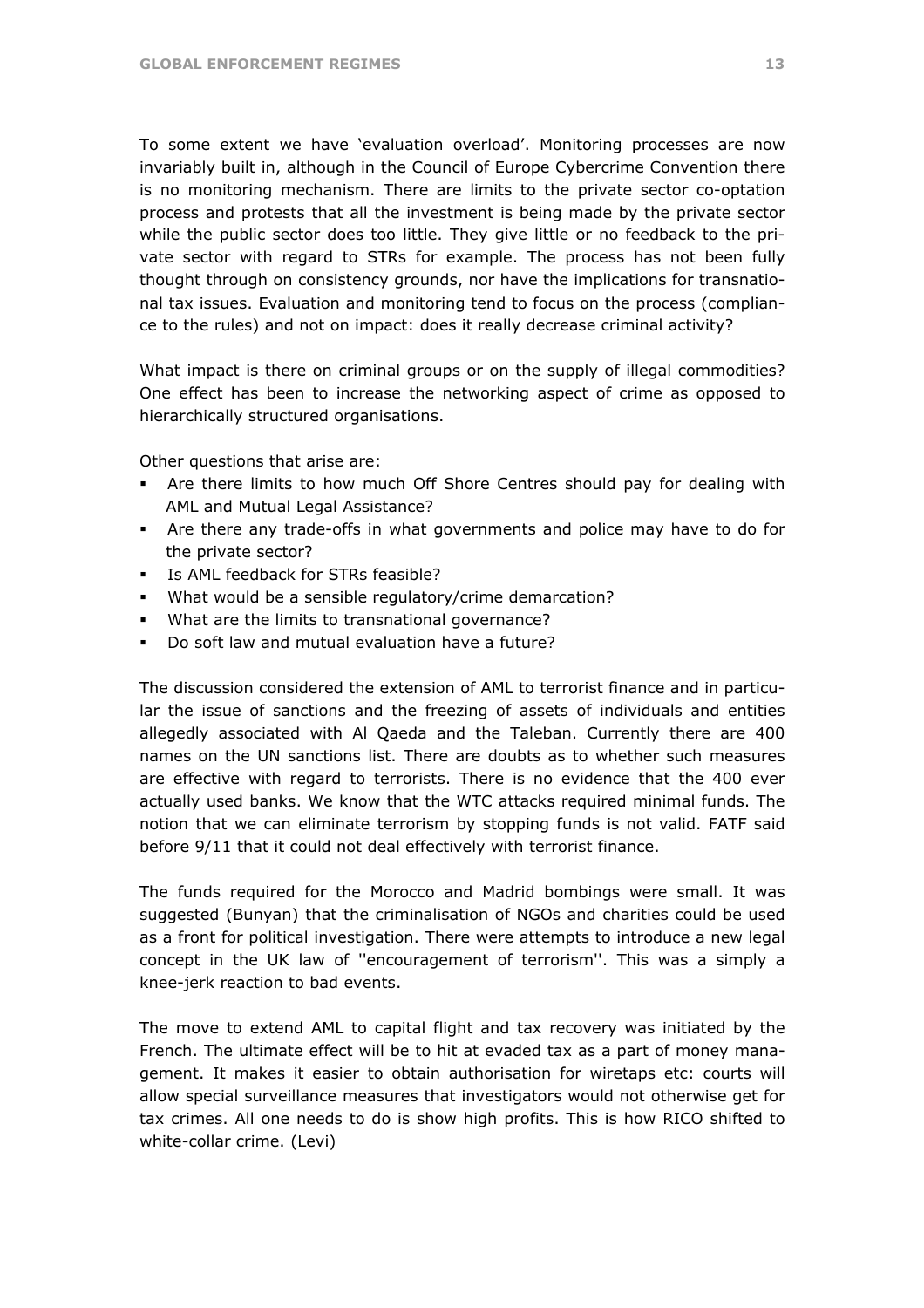Spain and Latin America have a long experience of the term 'illicit enrichment'. This legal concept was on the books before the mid 1980s, but in Colombia it did not work until 2002 when the burden of proof was applied (before conviction) with regard to property. Rodrigues Gacha and Pablo Escobar both had many 'straw men' who held property for them and this has now been expropriated. The CICAD mutual evaluation procedure is a failure - instead it has become a mutual 'appreciation' process.  $10$  It was conceived as a way out of the unilateral US certification process, but it uses lowest common denominators for evaluation. (Thoumi)

In the UK since 2000 there have been official gateways between the tax and the police authorities. Tax authorities have cyber access to STRs. This has thrown up quite a few 'hidden economy' cases, but not much at the level of corporate tax evasion. (Levi)

When talking about effectiveness we should be clearer about what we mean. Risk assessment and risk reduction methodologies include those developed by law enforcement agencies, auditors, regulators, businesses and social scientists. It is important to make the distinction between assessments of policies in the relatively short term (tactical or operational impacts), and assessments of changes in regulatory regimes, markets and criminal environments over a longer period (strategic re-shapings). Measuring tactical effectiveness would be different from measuring the effects of longer-term strategies, which would need a broader data set. For an intervention to work at tactical level, a specific criminal operation would have to be affected by a specific law enforcement operation. For policy to work at a strategic level, many aspects of policy would have to work in synergy, creating a tipping point, i.e. the moment when policy starts to make a difference. Statements about the success or failure of policies would appear more convincing if more tightly specified and better grounded. (Dorn)

In Canada the bodies that report STRs never get feedback because of confidentiality laws. There is a 'back hole' because Fintrac never gives anything back. The process is extremely expensive but there is no evidence that it is useful. During

<span id="page-13-0"></span><sup>10.</sup> Enacted by US Congress in 1986, the certification process was designed to press the administration to demand tougher counter-narcotics measures by other governments. Under its provisions, the administration must produce an annual list of countries that have "failed demonstrably" during the previous 12 months to make substantial efforts to adhere to their obligations under international counter-narcotics agreements and take the counter-narcotics measures specified in US law. If a country is not certified, most foreign assistance is cut off and the United States is required to vote against funding by six multilateral development banks to that country. However, these sanctions are not imposed if the administration certifies by the end of February that a country is fully cooperating with U.S. anti-narcotics efforts or if the U.S. deems that the country is taking sufficient steps on its own to meet the terms of the 1988 UN drug control convention. The administration can also waive sanctions if it determines that doing so is in the "vital national interests" of the United States.

In Latin America and elsewhere the certification process is resented as a unilateral, hypocritical, and arbitrary exercise by the world's largest consumer of illegal drugs. Some had hoped that the Multilateral Evaluation Mechanism (MEM), launched by the Inter-American Drug Abuse Control Commission (CICAD) of the Organisation of American States in 1998, might evolve as a viable alternative to the unilateral certification process. The MEM is a multilateral attempt to standardize indicators of progress on drug control efforts, and also provides a forum to share technical expertise in counter-narcotics programs. However, the MEM does not sanction those countries that have failed to combat drugs effectively. Consequently, staunch advocates of certification do not regard it as a viable substitute.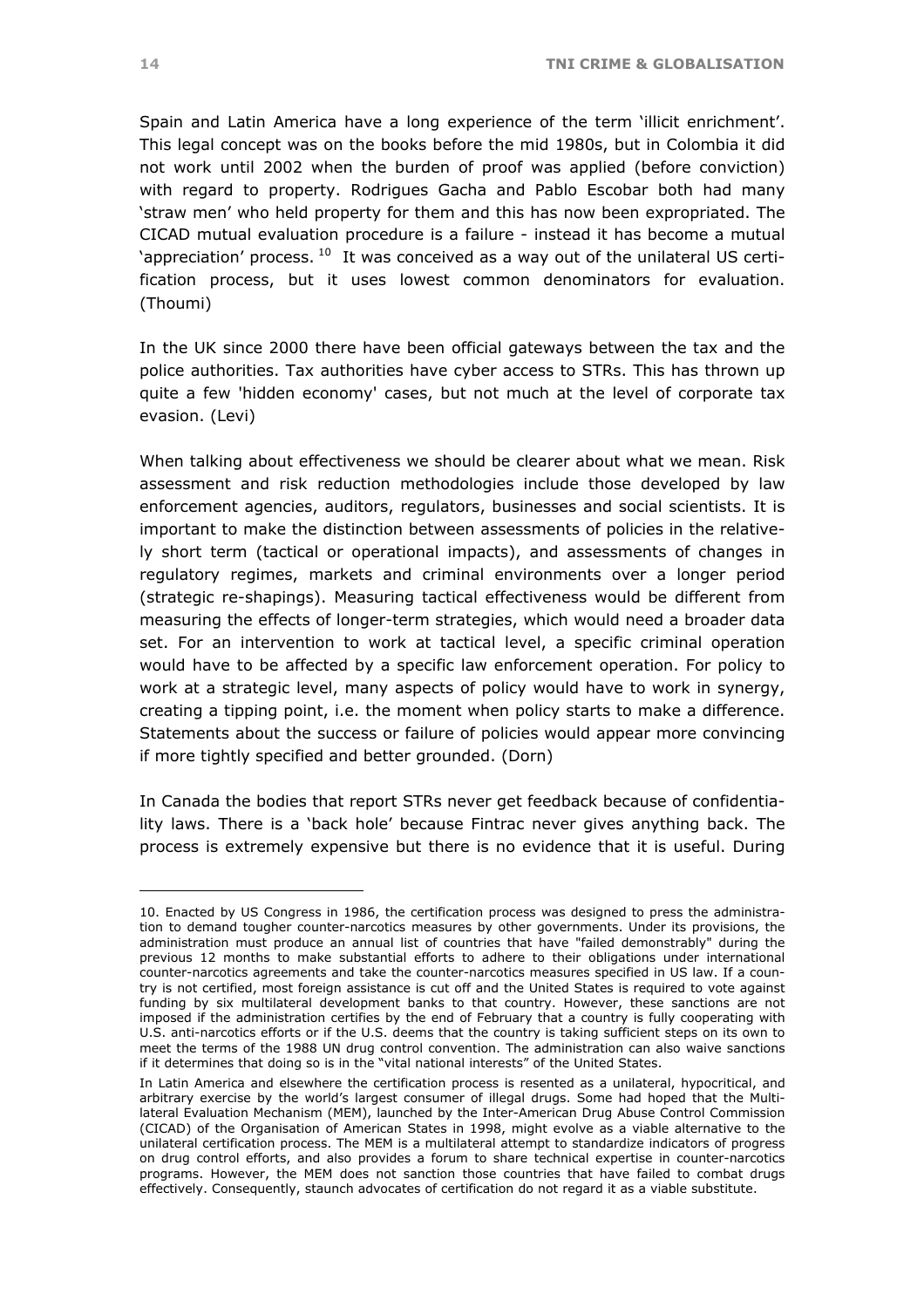the period when CTRs were voluntary banks had a vested interest in following up their suspicions, and carried out their own investigations before passing on suspicions to the police. Now that reporting is mandatory they do nothing except pass the reports to Fintrac. They are a huge burden on the banks, which need more information if they are to analyse effectiveness. (Beare)

One can observe the status of laundered assets by means of the judicial process – it begins with the STR and goes through the stages of seizure, confiscation, appeal and sentence. (Van Duyne)

The question was asked, what percentage of STRs are followed up and why? In a UK study of 1000 STRs, 0.45 per cent 'led to something'. It is extremely hard to follow up on real estate deals, one needs special investigators, ordinary police officers cannot do this work. (Levi)

\* \* \*

Margaret Beare, Director of the Nathanson Centre for the Study of Organized Crime and Corruption, York University, Toronto, presented the paper 'Fear-based [Security: The Political Economy of 'Threat'](http://www.tni.org/crime-docs/beare.pdf).

The messages being sent out by the George W. Bush presidency are in stark opposition to the spirit of President F.D Roosevelt's famous inaugural address in 1933 when he had warned, "*the only thing we have to fear is fear itself"*. The emphasis on truth, the call for courage rather than fear and for America to be 'a good neighbour' in Roosevelt's address contrast strikingly with the Bush 'you're either with us or against us' rhetoric that has no middle ground for critique. What has occurred is a convergence of fear-making 'machines' – driven by an overlap of motives that are political, corporate and religious.

International responses to the attacks of 9/11 have been characterised above all by opportunism. Agencies - and in some cases individuals - have taken advantage of 'windows of opportunity' to acquire new powers, resources or mandates, and in the case of certain academics, new reputations. Bush's address to Congress on September 20, 2001 began a long series of 'fear speeches' which told the American people and the world that there was much to be afraid of  $-$  and that the answer lay in amassing power and being able to destroy pre-emptedly whatever appeared to have the potential of being, or of becoming, a threat to the United States. In this 'moral panic' situation the role played by 'experts' in framing the debate and justifying the responses was crucial.

Warnings were provided via colour-coded terrorism risks that told people how much fear they should be experiencing – and at what point they should wrap their houses in duck tape. The Canadian Justice Minister availed herself of the useful mechanism of claiming secret special knowledge to defend the measures undertaken. Rather than a 'new era' of terrorist threats, the lesson to be derived ought to have been an awareness of pre-existing insecurities, encouraging an appreciation of the atrocities occurring worldwide and the social, economic and political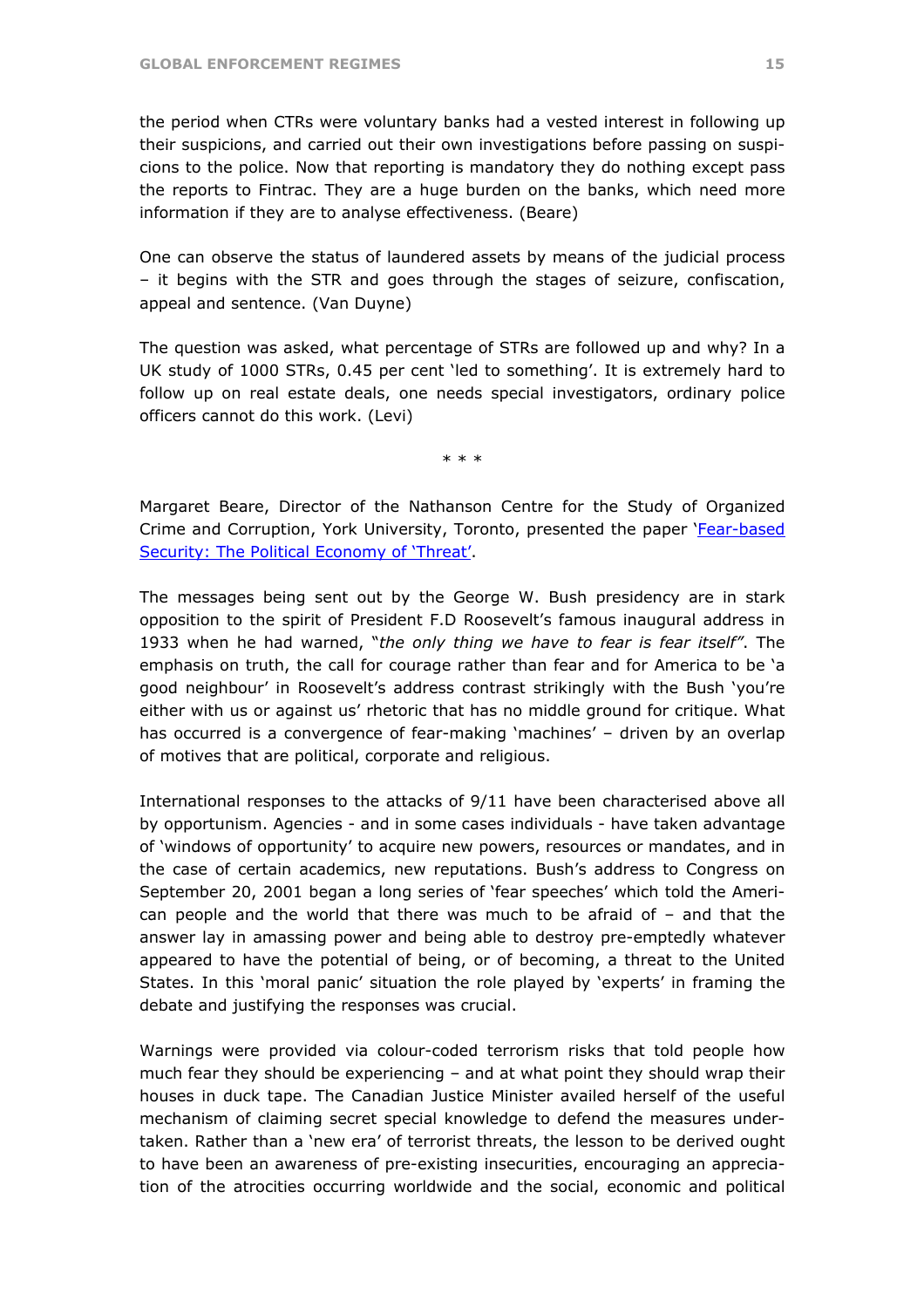responses that fuel ongoing acts of violence. High profile human rights advocates such as Michael Ignatieff expressed his support for the Iraq war on the grounds that 'the moral justification for pre-emption proceed from our verifiable, imminent evidence of attack'. When such 'evidence' proved to have been lacking, he had moved on to focus on the consequences of the war rather than the intentions: 'I had made the human rights judgement that 26 million Iraqis would be better off as a consequence of these acts'.

Michael Foucault may hold the key to understanding the relationship between power and knowledge or power and truth-claims. Against the notion that 'truth' is somehow neutral, Foucault argued that discourses produce 'truths' and that each society has a general 'politics of truth' for determining who, when and how statements can be made that count as true. According to this analysis, you find what you look for and you look where the conventional knowledge regimes or direct self-interest tell you is appropriate. These regimes include divergent orientations – including politics, religion, business and law.

While intelligence regarding terrorism may always be inadequate due to the near limitless opportunities for terrorist acts, within these intelligence gaps there are vested interests and advantageous omissions, with the result that information is altered, 'created' or ignored, and thus is not a 'gap' in any real sense.

How can an 'intent to deceive' be determined? First, examining the question is often more important than the answer. While the commissions and enquiries set up after 9/11 looked at intelligence flaws and mismanagement within the appropriate agencies, there was no examination of how the President and his Cabinet used or misused the information they received about Iraq's weapons programmes, or how they reflected it in their presentations to Congress and the public. Donald Rumsfeld's search for any piece of information that could redirect attention from Afghanistan to Iraq is an example. Second, one could look at what has happened to people who 'messed up' and should have been answerable for the use of flawed intelligence. In this light, the promotions of Condoleezza Rice and of Paul Wolfowitz are significant. A third test might be to examine how seriously the fact-finding enquiries have been taken. The Senate hearings into John Negroponte's candidacy for the position of new Director of the National Intelligence Agency were significant not only because they showed that he had not read the entire 9/11 Commission report, but because no Senator thought to shame him for the omission.

Nowadays there is much talk of 'governance through security' in which abstractions such as 'security' and 'freedom' are waved around like flags. The notion of insecurities has been broadened, with the result that everything that anyone ever wanted rid of is now linked to terrorism. A sense of the 'dangerous other' lurks behind current rhetoric, policies and legislation. This has been accompanied by the spread of a belief in the unproven effectiveness of the various enforcement 'wars' – on crime in general, on organized crime, drugs and now most specifically on terrorism.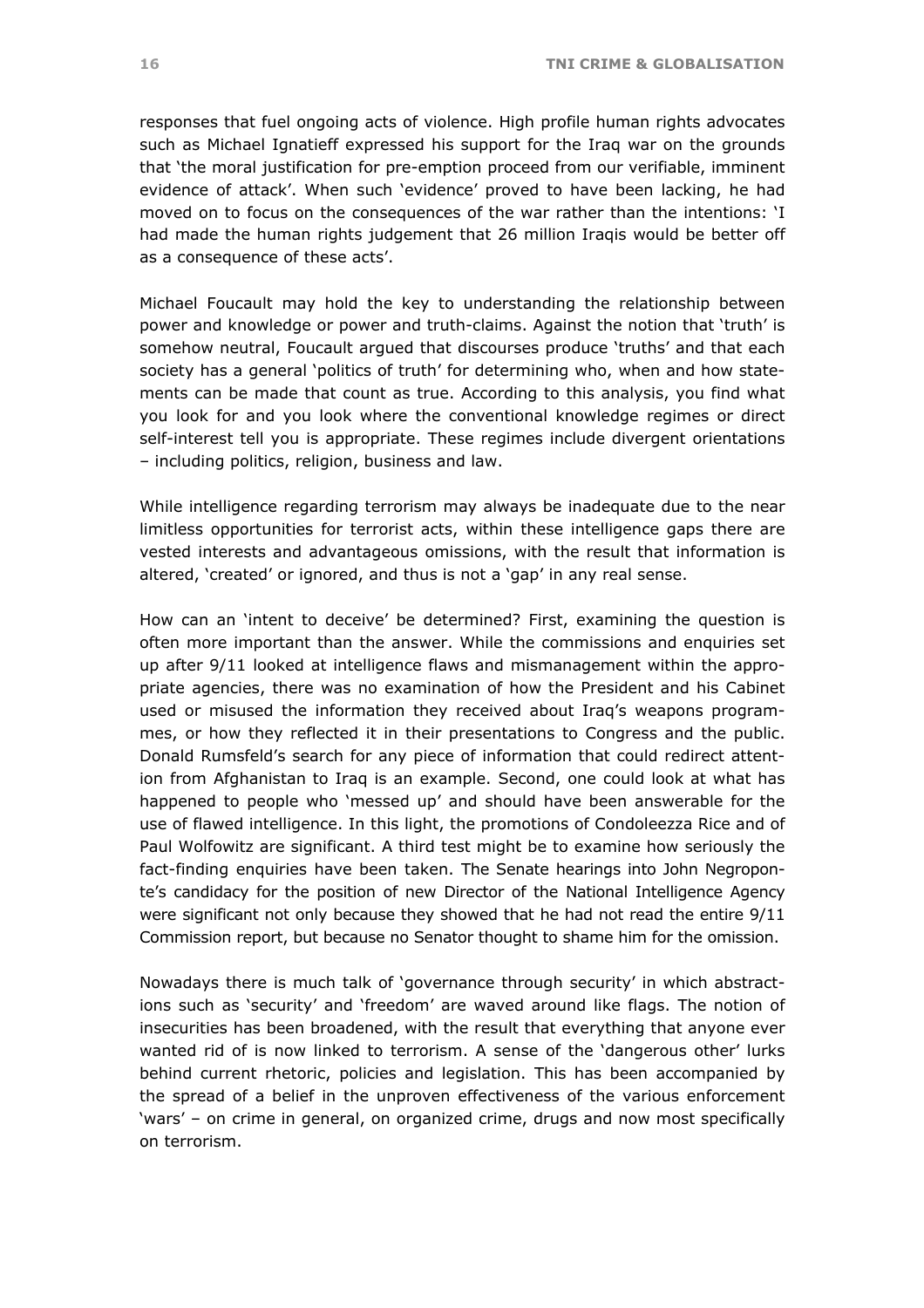The focus of Canadian foreign policy in the late 1980s and 1990s was being extended towards human security with responses that looked to root causes and social solutions, but has reverted since 9/11 to 'national security' with traditional military responses. Human security priorities are now defined in a similar way to national security priorities, and the concern for 'root causes' has been lost. Democracy has become a problematic term of political expediency. The US has developed a messianic approach to spreading 'democracy' and 'freedom' across the world, dominated more by myth than by a serious look at reality. This sits alongside the 'American antithesis' that includes national chauvinism, fear and hatred of outsiders and contempt for the outside world.

Powerful religious groups reach deep into Washington and condition the rhetoric that 'clarifies' the concept of good and evil for the public and determines which groups are expendable. Fundamentalist religious groups are linked to the Bush administration by big money and by the fact that a growing number of congressmen owe their elections to the machine. Among their activities – other than Christianising the world  $-$  is fighting for the abolishment of environmental protection acts. Global warming is seen as a hoax.

Corporations feed into the new scenario in at least three ways: first, as promoters of what is increasingly seen to be essential corporate-generated technology to fight terrorism and/or to add to security via increased surveillance; second, as lobbyists to governments for foreign policies that are advantageous for their control of international markets such as oil, and for their share of the massive reconstruction budgets. Mutual interests between government and business perpetuate propaganda and promises regarding the delivery of 'security'.

Naomi Klein has coined the term 'disaster capitalism' to describe the predatory form in which the reconstruction industry has benefited from conflict and natural disasters. This has been particularly evident since the Asian Tsunami.

The US Patriot Act and other measures were passed amidst a 'blaming exercise' for the WTC and Washington attacks upon an 'axis of evil' against which everyone not actively in support was seen to be on the opposing team. Each stage of blame making was accomplished by rhetoric that identified the weak links as external to the US, followed by pressures and demand for policy and legislative changes. US Homeland Security was to be 'secured' far from the confines of the United States. Some of the most controversial post 9/11 powers do not in fact appear as part of the Patriot Act but are powers that the Bush administration gave itself.

The consequences for Canada have been significant. Canadian officials were told that any economic advantages to Canadian business lobbyists would have to be tied to enhanced security measures as dictated by the US. Homeland is increasingly being defined as 'North America'. Of greater concern is that Canadian oil, water, cultural materials and decisions concerning immigration and aid to foreign jurisdictions are all being held hostage under the security umbrella. Profound changes have been suggested and many implemented which have more to do with profit, influence and domination than the fear of terrorism. The security ser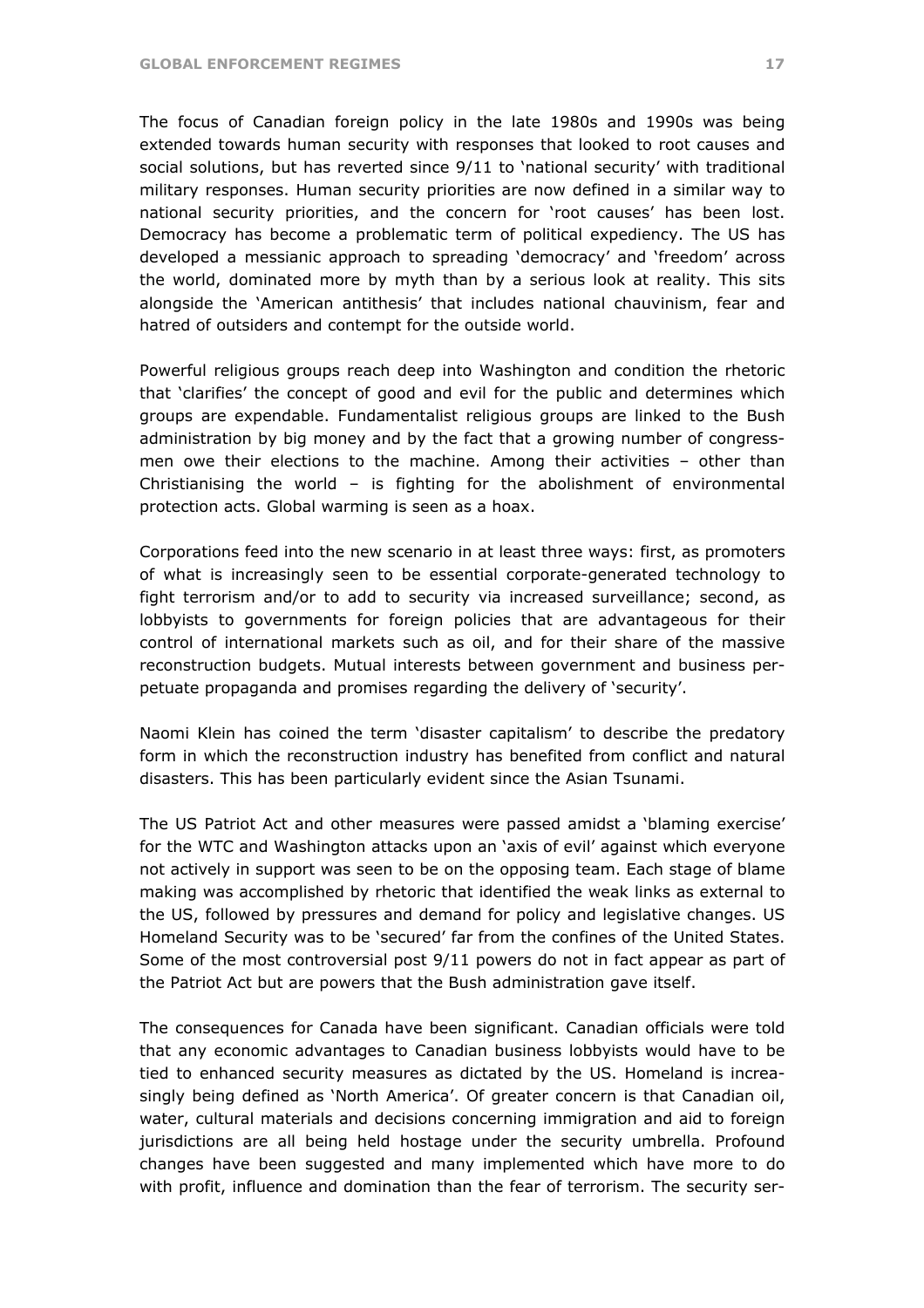vices and policing agencies now have overlapping functions in identifying and responding to 'threats to national security'.

A test case for overlapping mandates and national security collaboration across borders is that of Maher Arar, a Canadian citizen arrested while in transit in New York and sent to Syria where he was tortured. It emphasises the dangers of the invisible processes that have come into play post 9/11 and of the enforcement strategy called rendition, whereby interrogation is outsourced to countries where the US knows individuals are likely to be tortured.

Some modest grounds for optimism exist: since the adoption of the Patriot Act by Congress, 342 US cities and four states have moved to reject or refuse to recognize it. In one community in Northern California, cooperation with the Act has been deemed a criminal act. Many Canadians were shocked by images of Abu Ghraib prison, while the renditions are seen as the uncivilized behaviour of an uncontrolled regime. There is opposition to the integration of Canada and the US on security-related matters and an understanding that this would not contribute to greater security for Canadians.

During the discussion the power of the religious right was discussed more fully. Its influence was acknowledged to be exceptional, as for example in reversing Microsoft's policy on same-sex marriages. A distinction was made between the American style of evangelical fundamentalism and Roman Catholicism. Pope John Paull II had been a severe critic of the Iraq war, and indeed of George W. Bush generally.

\* \* \*

Tom Blickman opened the second day of the seminar by asking to what extent the paradigm of the global enforcement regime could provide workable global security, given that US interests and attitudes dominate it. There seems to be no alternative, but is this true? Can we find a more equable security arrangement? Who is setting the agenda and what is the role of informal bodies like the G8?

David Cortright of the Fourth Freedom Forum presented the paper ["A Critical](http://www.tni.org/crime-docs/cortright.pdf)  [Evaluation of the UN Counter-Terrorism Program: Accomplishments and Chal](http://www.tni.org/crime-docs/cortright.pdf)[lenges](http://www.tni.org/crime-docs/cortright.pdf)".<sup>[11](#page-17-0)</sup> Introducing the work of the Forum, the speaker described himself as a 'scholar activist'. Economic sanctions issues had become his particular subject of research, beginning with Iraq in the early 1990s, when the Forum had recommended the notion of more targeted sanctions.

The UN Security Council adopted Resolution 1373 on 28 September 2001, one of the most sweeping measures ever passed. This mandates every member state to comply with measures designed to block terrorist financing, travel, recruitment

<span id="page-17-0"></span><sup>11.</sup> David Cortright is involved in the Counter-Terrorism Evaluation Project that is cosponsored by the Fourth Freedom Forum and the Joan B. Kroc Institute for International Peace Studies at the University of Notre Dame. It develops policy recommendations for enhancing the work of the United Nations Security Council Counter-Terrorism Committee (CTC) and the recently created Counter-Terrorism Executive Directorate (CTED). See the website at [http://www.ctproject.info](http://www.ctproject.info/).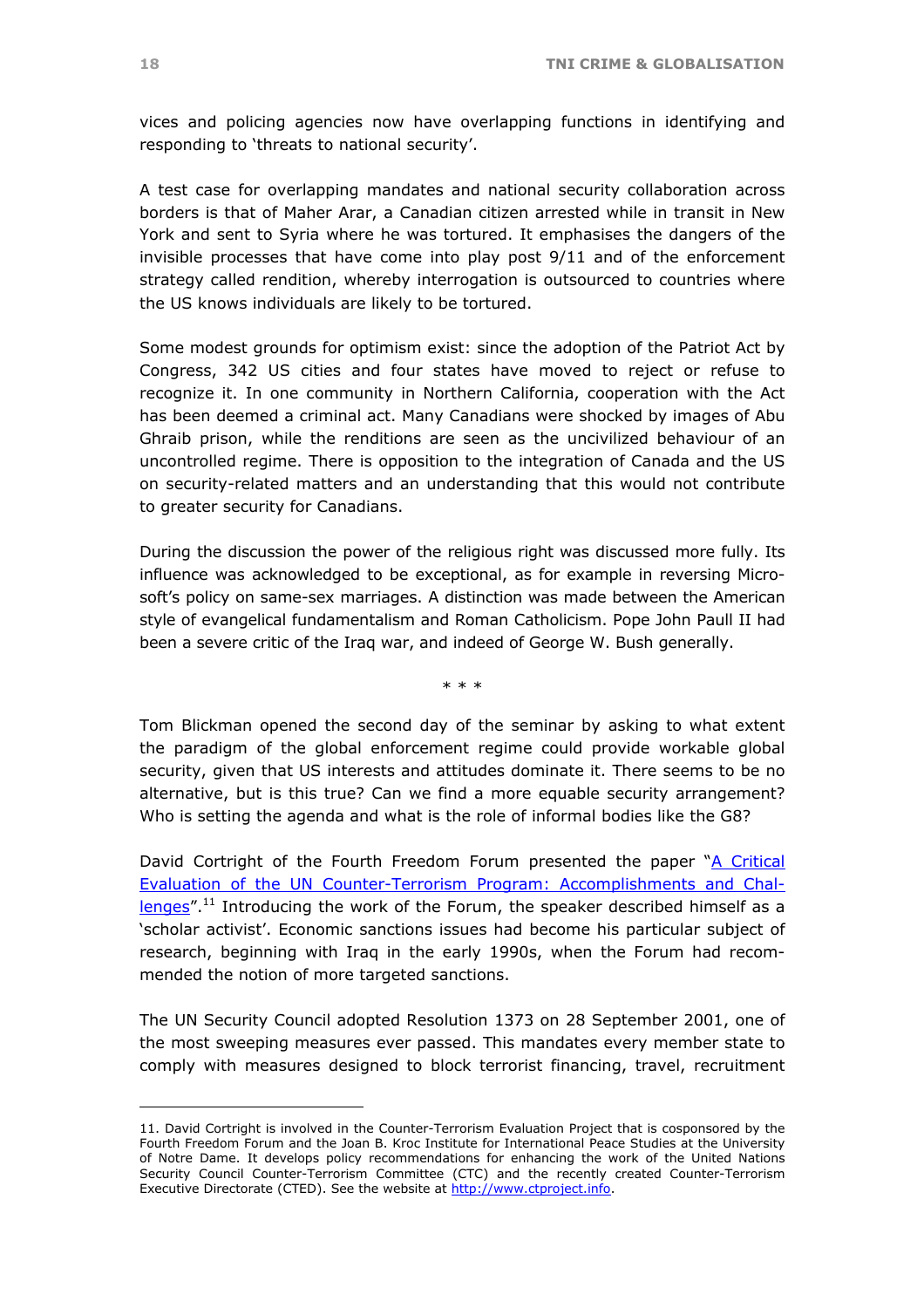$\overline{a}$ 

and supply. Its primary function is to strengthen the counter-terrorism capacity of UN member states and to facilitate the provision of technical assistance to countries needing help to implement counter-terrorism mandates.

Resolution 1373 was unparalleled in imposing new legal obligations on states and in mobilizing the international community for a campaign of non-military cooperative law enforcement measures to combat global terrorism. Member states were directed to offer one another full cooperation in investigating terrorist acts and to intensify and facilitate the exchange of information. Resolution 1373 also created the Counter-Terrorism Committee (CTC) to monitor enforcement of these measures, and to track compliance with the provisions of the 12 UN counter-terrorism conventions. CTC was fashioned as a committee of the whole, consisting of all 15 members of the Security Council.<sup>[12](#page-18-0)</sup> The Security Council also strengthened sanctions against Al Qaida and the Taliban originally imposed in 1999 and set up a special monitoring group to support sanctions enforcement and monitoring. A watch list of individuals and entities suspected of supporting terrorism was established.

In March 2004 the Security Council created the Counter-Terrorism Executive Directorate (CTED) to serve as a professional secretariat for counter-terrorism implementation. In April 2004 the Security Council adopted Resolution 1540 which enlarged the counter-terrorism programme. It prohibited states from providing any support to non-state actors that attempt to acquire nuclear, chemical and biological weapons; it mandated a series of enforcement measures to prevent proliferation to terrorist groups and established a committee to report on implementation. The Russian-drafted Resolution 1566 was passed in October 2004 in the wake of the Beslan school massacre. This urged greater cooperation in the fight against terrorism and established a working group to consider additional counter-terrorism measures. These resolutions and working groups demonstrate the Council's resolve to counter terrorism, but they have created a potential overlap with the mission of the CTC, and some uncertainty over how the different bodies will work together.

The US and the UK have retained firm control over the political direction of the CTC. To date, developing nations have had little voice in shaping UN counter terrorism policy, whereas prior to 9/11 the General Assembly was a major player, in as much as it created the 12 counter-terrorism conventions. From 2001, with the shift to the Security Council, the agenda changed from preventing terrorism to countering terrorism.

The record of accomplishment is mixed. The CTC has promoted the creation of a specialized system for coordinating global efforts against terrorism, and the UN approach has helped to develop and strengthen international norms. The UN programme has validated the importance of non-military, cooperative law enforce-

<span id="page-18-0"></span><sup>12.</sup> In June 2003, the G8 decided to create the Counter-Terrorism Action Group (CTAG) "to focus on building political will, coordinating capacity building assistance where necessary." Other states, mainly donors, will be invited to join the group. The CTAG supports the CTC by providing significant counterterrorism assistance, ensuring that the CTC is sufficiently staffed and providing capacity building assistance. The CTAG also coordinates assistance to third countries in the area of counter-terrorism. The G8 now convenes regular meetings of the CTAG, inviting non-G8 countries, the CTC, and other international and regional organisations.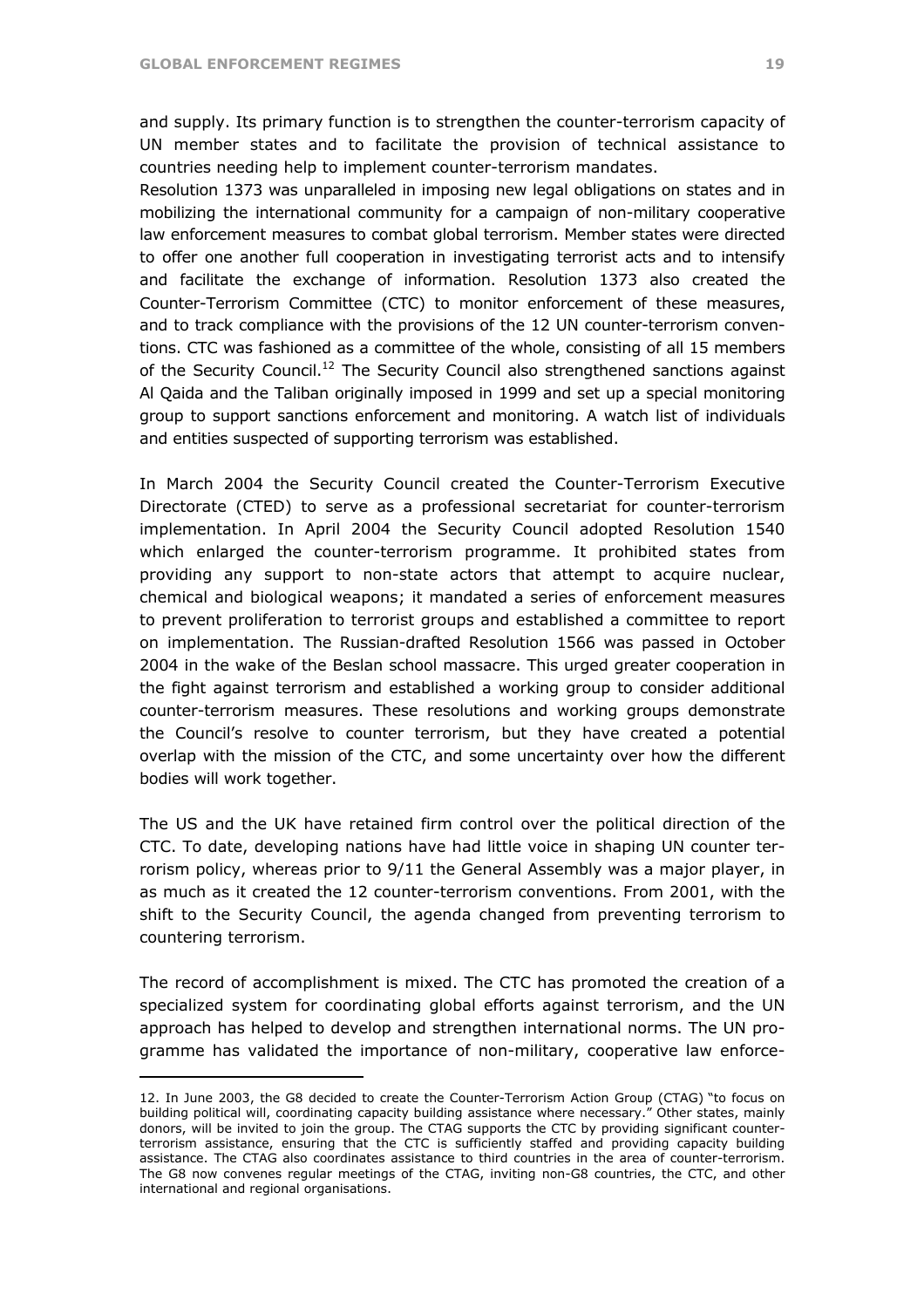ment methods as a viable means of countering the global terrorism threat as an alternative to the militarised US strategy of the 'war on terror'. CTC's efforts to collect information on states' counter terrorism capabilities have been extremely successful. All 191 UN member states submitted first round reports to CTC regarding their efforts to comply with Resolution 1373. These suggest that many states are taking concrete steps to revise their laws and enhance their enforcement capacity. Ratification of the UN counter terrorism conventions has increased rapidly, in particular the International Convention for the Suppression of Terrorist Bombings (1997) and the International Convention for the Suppression of the Financing of Terrorism (1999). Conventions that address specific areas of terrorism activity have had a 20 to 40 per cent increase in the rate of ratification since September 2001. Overall, the UN has been successful in mobilizing the international community to create a legal foundation for institutionalising the battle against terrorism.

As a result of multilateral efforts, approximately \$200 million in potential terrorist funding has been frozen. More than 4,000 terrorist suspects, including many senior Al-Qaida operatives, have been taken into custody. However in terms of the impact on terrorist activities, it seems little, if any progress has been made. The 'Patterns of Global Terrorism' report, which the State Department is mandated to produce, has been dropped, officially on grounds of poor methodology. In fact this was a political decision as the news was so bad. A briefing given by the State Department on Capitol Hill and leaked to the press confirmed that terrorism has risen sharply. Terrorism tripled in 2004 from 203 to 655 incidents around the world. Even excluding Iraq, the figure doubled. Terrorist attacks in Iraq increased nine fold to 198 'significant' attacks.

CTC has not developed formal standards for evaluating the degree to which states are actually implementing the conventions and complying with Resolution 1273, but is expected to do so in the course of 2005/2006. Site visits to selected countries began in March 2005. An informal analysis suggested that a preliminary typology of differing levels of compliance could be developed. As of autumn 2003, about thirty countries were considered to have a considerable degree of compliance with Resolution 1373; approximately sixty states were judged to be 'in transition' towards compliance. The largest group of about 70 states were categorized as 'willing but unable', while a final group of about 20 states were described as 'inactive'.

Behind the issue of compliance is the question of enforcement, or the challenge of how to respond to instances of non-compliance. The creation of evaluation criteria would benefit member states and regional organizations in that it would end the current 'paper chase' in which there is a continuous exchange of information but no clear understanding of when or how the process will be completed.

One of the most important incentives to date has been the provision of technical assistance and support for capacity-building efforts. The CTC is not an assistance provider but facilitates the provision of technical assistance to states that request such help. Approximately 100 countries have received such help over the last four years, provided primarily by UNODC. The UN Office on Drugs and Crime and its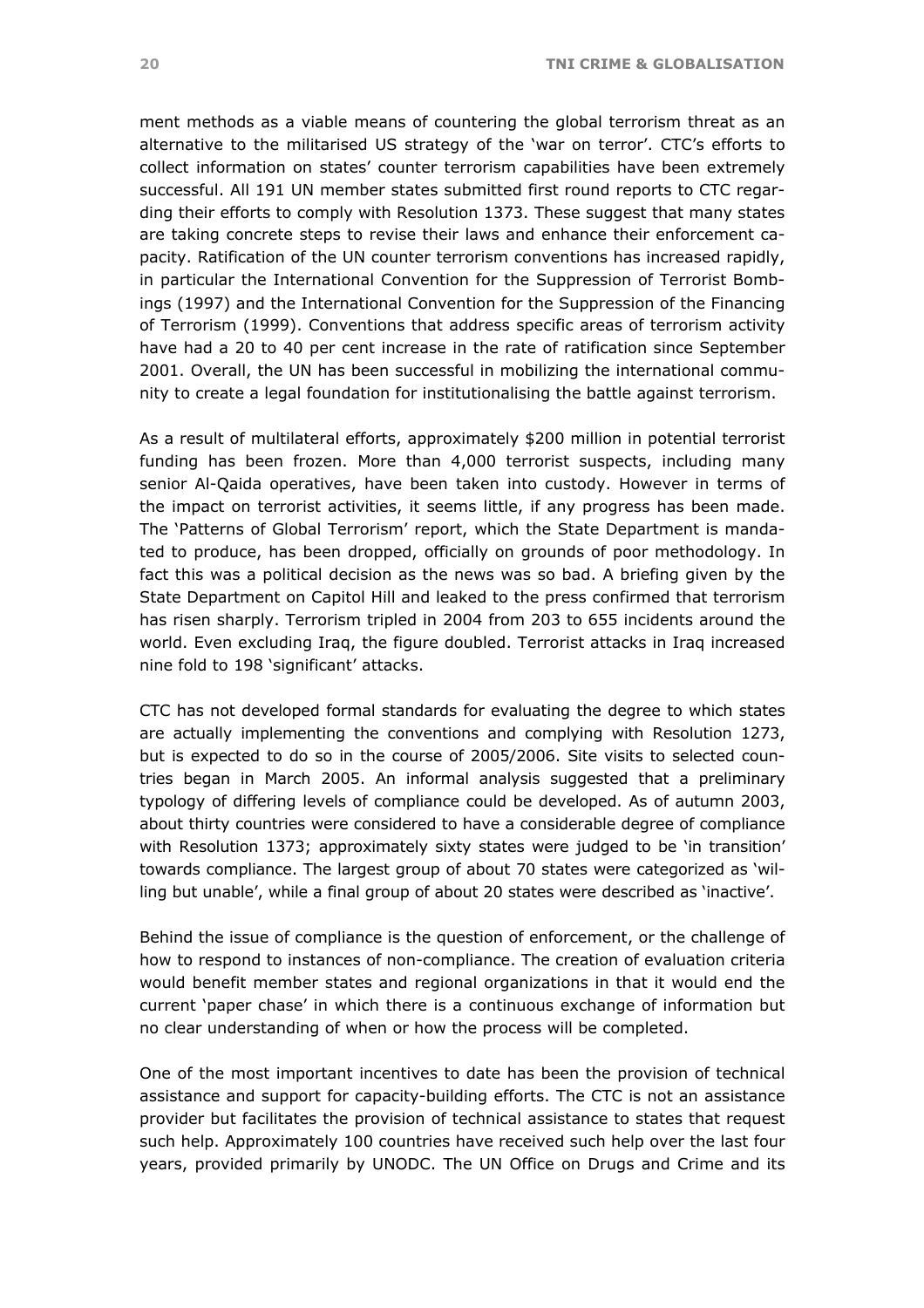Terrorism Prevention Branch have expanded their efforts to develop state law enforcement capacity.

The Secretary-General's High-level Panel on Threats, Challenges and Change acknowledged the fact that many countries do not have the necessary financial, technical and human resources to implement the new laws, and recommended that the UN establish a capacity-building trust fund under the CTED. However most major donors prefer bilateral arrangements to a fund since they have more political control.

Many of the measures required to comply with the counter terrorism mandates of Resolution 1373 parallel the steps needed to strengthen good governance. The linkage between technical assistance and economic development suggests that there is a need for integrated development aid strategies that take account of UN counter terrorism requirements although UNDP is anxious to keep these areas separate.

The question of how counter-terrorism relates to human rights issues has been raised in several fora. At the Madrid International Summit on Democracy, Terrorism and Security in March 2005, UN Secretary General Kofi Annan outlined a general strategy against terrorism that included '5 D's': 1) Dissuading disaffected groups from choosing terrorism, 2) Denying terrorists the means to carry out their attacks, 3) Deterring states from supporting terrorists, 4) Developing state capacity to prevent terrorism and 5) Defending human rights in the struggle against terrorism. The Secretary-General's High-level Panel on Threats, Challenges and Change also recommended a response that would combine the protective with preventive strategies to address underlying political issues and human rights. There is a broad understanding, both in the EU and in the UN, of the need to encompass both preventive and 'root causes' factors.

Despite this, the dominance of the United States in the UN means that efforts have been primarily coercive. States are now using the rubric of counter terror to infringe human rights and to strengthen repressive capacity, for example in Russia post Beslan, and with the Patriot Act. This may prove counterproductive, since undermining political freedom may exacerbate the causes that give rise to terrorism. Empirical research has found a strong correlation between the denial of political freedom and the rise of terrorism. Terrorism may be discouraged when dissident and moderate groups are incorporated into civil society and the political process.

A two level approach to counter terrorism is needed, with greater emphasis to preventive measures and to policies that ameliorate the grievances and conditions that give rise to terrorism. It means addressing the 'demand side' of terrorism, and requires a strategy of conflict transformation – engaging with affected parties to resolve grievances through political rather than military means. For the United States, addressing root causes of terrorism would mean confronting the consequences of its own foreign policies, especially its uncritical support of Israeli occupation, its military aggression against Iraq and its military encroachment into Muslim countries. Since it is unable to do this, it has concentrated on protective measures and has used its influence at the UN to shape international policy along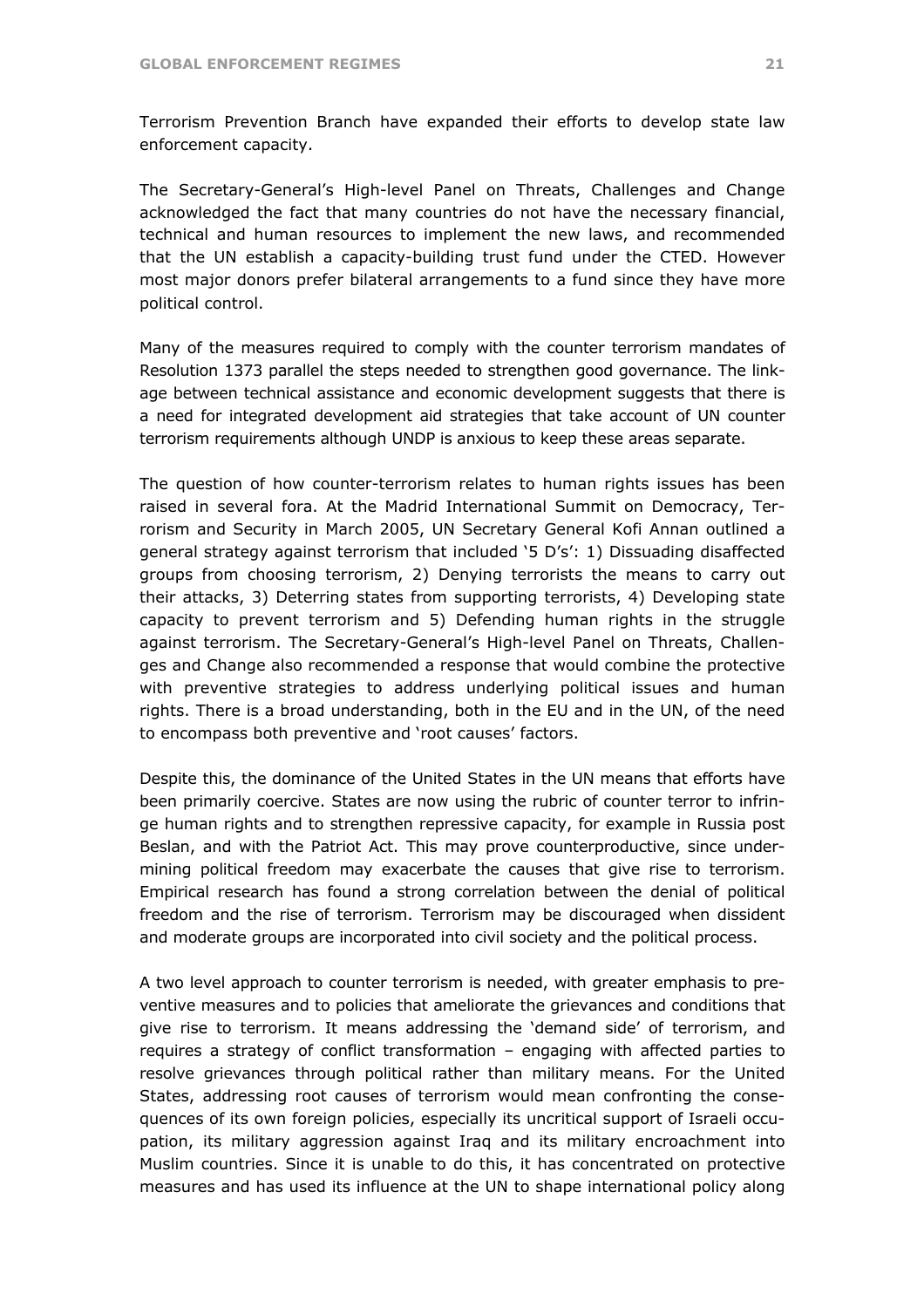the same lines. The focus to date has been on denial and deterrence rather than the Secretary-General's 'five Ds'.

The development of a new international counter terrorism agency is currently being debated, and is likely to come to the fore in 2007 when the CTC expires. It would almost certainly be created within the UN framework, possibly on the model of the International Atomic Energy Agency (IAEA). One problem it would have to confront is the lack of an agreed definition of terrorism.

During the discussion that followed, civil rights violations were the subject of particular concern. Regarding Resolution 1373, some EU countries had picked out a non-mandatory recommendation that refugees should be checked against terrorist suspects, and were intending to apply this. (Bunyan)

The procedures for names to be submitted to the UN secretariat's watch list of terrorist suspects for asset freezing were discussed. The UN list is smaller than the US's OFAC list. Within the US Treasury, OFAC is primarily responsible for compiling the list, but it is done using extra- or non-legal procedures. There is only minimal supervision over the process. In the case of Al Barakaat, the US refused to admit there was no connection with terrorism.<sup>13</sup> At a recent seminar, a session to discuss the legal rights of persons put on terrorist watch lists had to be suspended when the US threatened to boycott the proceedings.

The question arose of what executive powers the new counter terrorism agency would have, generally, and in this regard. If the model were that of the IAEA it would almost certainly be linked to the Security Council. Alternatively, the US could simply create it outside the UN. Whatever the model, the legal aspect is fundamental, in particular with regard to blacklisting. The new agency would have to have legal authority. Any action by it would be that of a non-state actor against a state or an individual. There has to be a right of appeal. Where is the locus of action? What is the individual's right to compensation if assets are frozen and which court issues the judgement? What possibilities would there be for redress? What is the legal authority of the Security Council as regards sanctions?

<span id="page-21-0"></span><sup>13.</sup> Al Barakaat is Somalia's largest money transfer system. It is a financial and telecommunications conglomerate, operating in 40 countries around the world handling some US\$ 140 million a year from the diaspora. It was founded in 1989, and is involved in telecommunications, wire transfer services, Internet service, construction and currency exchange. According to the US, Al Barakaat is tied to al-Qaeda and Osama bin Laden, and raises money for terror, invests it for profit, launders the proceeds of crime, and distributes terrorist money around the world to purchase the tools of global terrorism. The US labelled Al Barakaat "the quartermasters of terror," when they put it out of business in November 2001. With the help of dozens of countries, the US Treasury Department froze nearly all the company's assets, paralysing the biggest employer in one of the poorest countries in the world. The closure created a crisis of confidence in the remittance operations and greatly affected investment and labour opportunities in southern Somalia and crippled the construction and transportation sectors, as well as major disruptions in the country's communications network. Later, some US officials acknowledged that the evidence of Al Barakaat's backing for terrorism is minimal if not non-existent. Some European countries that assisted in the operation also said that proof of a terror link has not been established. Five months after the shutdown, the UNDP Somalia Office launched a programme to formalise and legalise Al Barakaat and help to comply with standard financial rules and regulations and help the firms institute standard book keeping, auditing and reporting. The UNDP will also help Somalia establish a Financial Action Task Force to combat money laundering.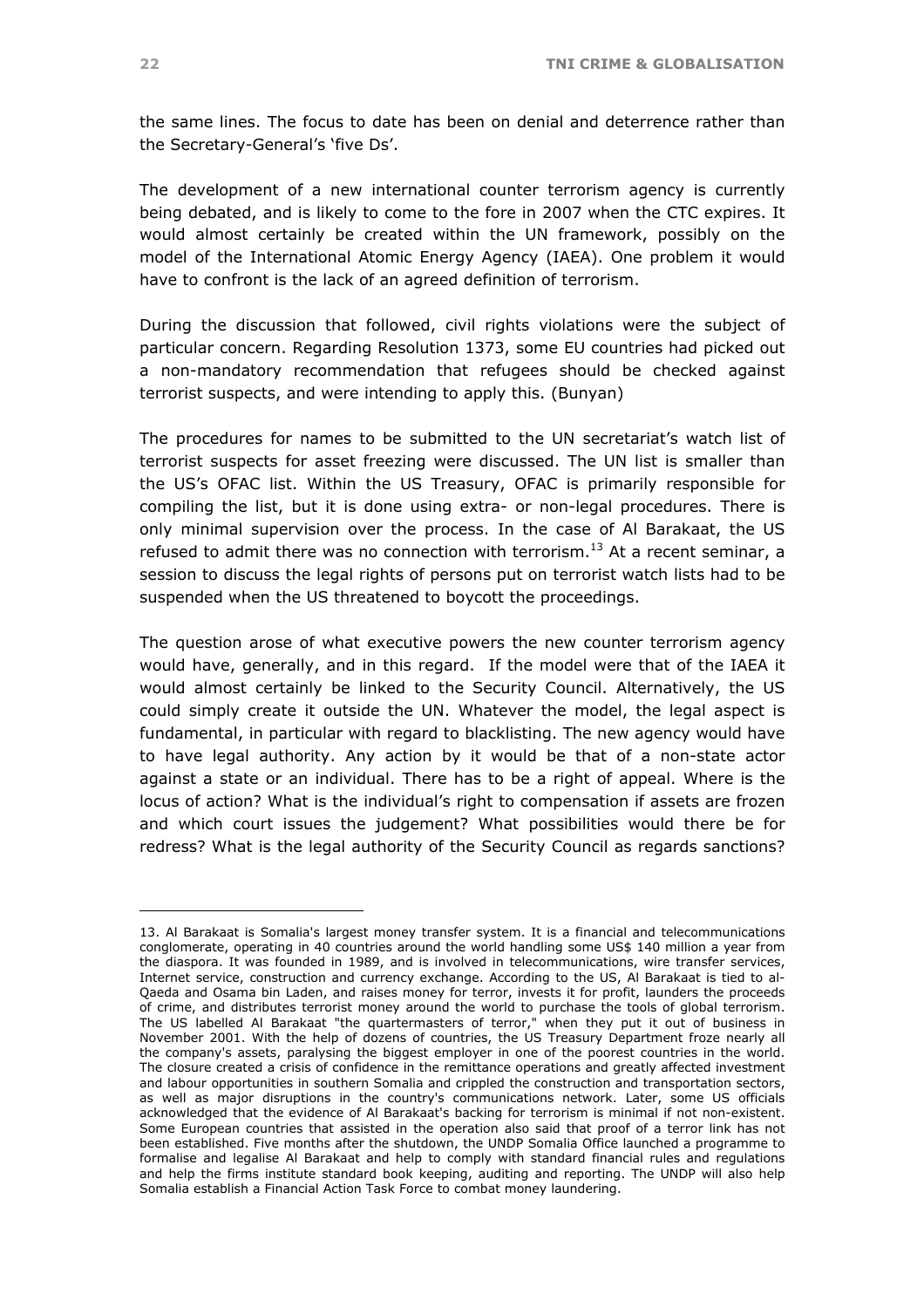It has adopted standards that are legally binding on member states, and acts as an executive without any legislative process.

Some Muslim charities have filed legal action in the context of US national law. With regards to legal redress, it might be possible to sue in the jurisdiction in which one's assets were frozen, e.g. sue in Switzerland if one's assets were frozen there. (Fanaroff)

With regard to root causes, poverty seems not to be linked; exclusion and inclusion are more relevant concepts, as well as inequality. This is true of Colombia too, where poverty is not linked to the homicide rate, however there is a lack of strong empirical data on this. Human rights violations are much greater in Colombia than in Peru or Bolivia. In Colombia people realize that they need to build a sane society. The role of civil society is crucial. (Thoumi)

The correlation with political exclusion was generally felt to be important. Hezbollah members tend to be more privileged than the general population. Sometimes there appears to be a link with a relative decline in socio-economic status, which would imply a very indirect poverty link.

The evolution of street gangs into drug gangs in South Africa resulted partly as a result of relocation. Work has been done with gang leaders in prison to see what might change their approach. Most simply didn't see any alternative to the current situation, and this prevented a change in attitude. A good book has been written about gangs called 'The Number' (as gangs are called after numbers) by journalist Johnny Steinberg. It highlights the need to belong, and for cohesion and identity. (Fanaroff)

The issue of accountability for actions and policies is important. There has been no real critique of the outcomes of the war on drugs. During the wars in Iraq and Afghanistan, objectives changed day by day. There has been a low level of public accountability. How this can be dealt with in a UN programme? (Beare) The UN cannot be held to account as it is a function of nation states, and powerful states dominate. Evaluation does exist but only to the extent that private groups carry it out. There is an urgent need for an evaluation of technical assistance, but much of this is done by agencies or groups that do not wish to share their information. The methodology of examining compliance standards is extremely difficult. What can be done when a state has received assistance but has not complied? Sanctions?

Some developing countries (e.g. India) may provide sponsorship for the goal of pushing the linkage between counter terrorism, human rights and development issues. But there is little chance that any subsequent UN reforms will realign the balance of power within the organisation towards developing nations. (Cortright)

UNODC has been sidelined by the location of the CTC in the Security Council. Essentially it only does 'hands on' technical assistance. The merging of drugs with crime and terrorism has moved all the aspects of the drug regime into a crime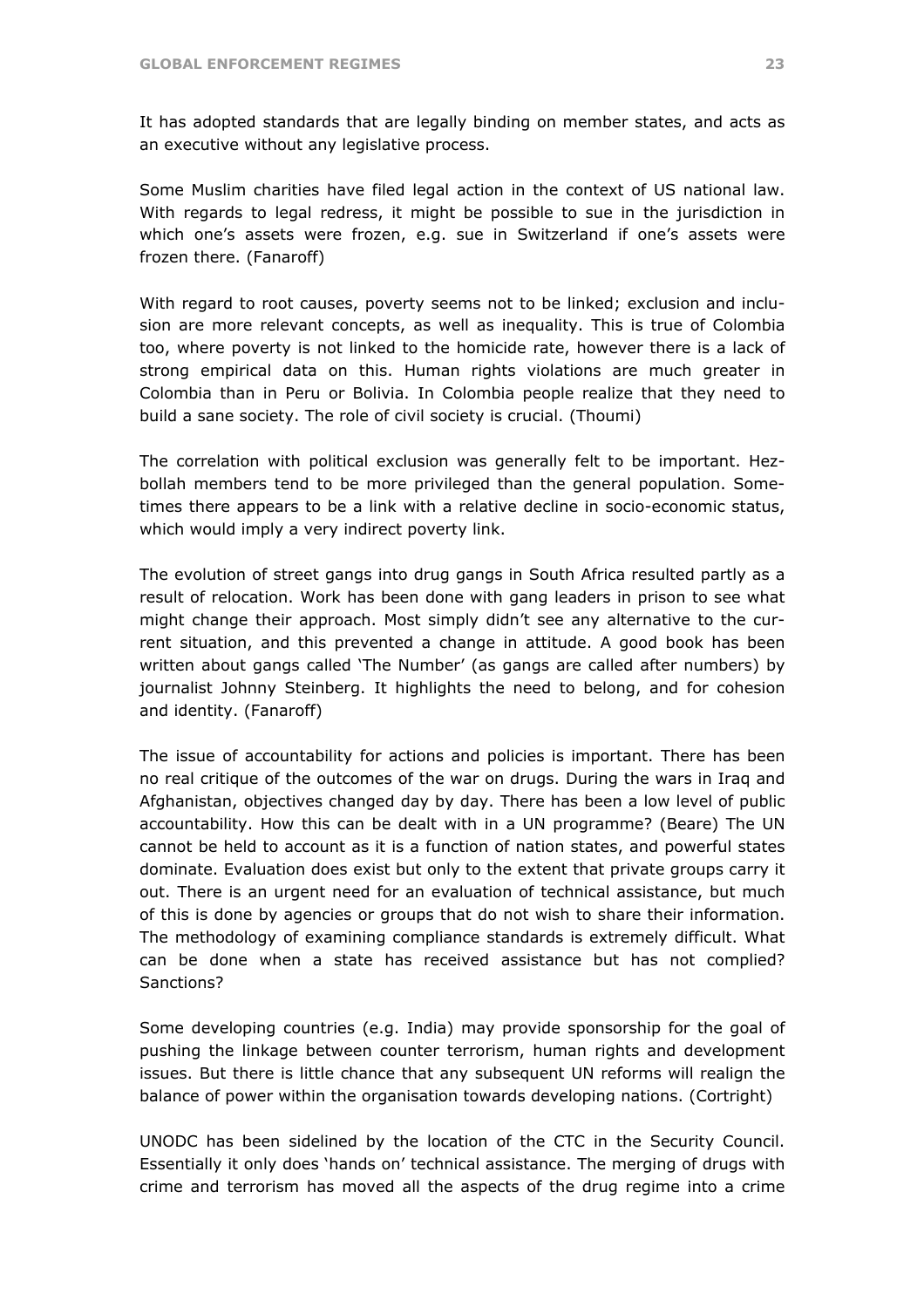<span id="page-23-1"></span>and terror focus, producing a criminalisation of what are essentially social problems. There is less and less emphasis on health, AIDS, development and social issues. Here too there has been no evaluation of outcomes. The flawed model of drugs has been applied to the area of terrorism. (Jelsma)

\* \* \*

Tony Bunyan of Statewatch (UK) presented his paper [The Exceptional and Draco](http://www.tni.org/crime-docs/bunyan.pdf)[nian become the norm – the emerging counter-terrorism regime](http://www.tni.org/crime-docs/bunyan.pdf): G8 and EU plans for "special investigative techniques", the use of "intelligence information" in court and new 'preparatory' offences. He began by describing the activities of Statewatch, set up in 1991 as a registered charity to monitor civil liberties and the state in the UK and Europe. Statewatch, the American Civil Liberties Union (ACLU) and the human rights group Privacy International have started a project on "policy laundering" to monitor and counter the increasing policymaking influence on civil liberties issues through international organizations such as G8.<sup>14</sup>

The strategy of policy laundering is the process in which security and law enforcement agencies are pushing measures through international fora that undermine and endanger civil liberties and privacy which are then introduced through the national political process. A classic case of "policy-laundering" are the plans, that started in G8 which are now being pushed in the EU by the USA and the UK, to bring in preparatory "terrorist" offences, to give a free rein for intrusive investigative techniques and allow "intelligence information" in to be used in court while protecting the sources[.15](#page-23-1)

<span id="page-23-0"></span><sup>14.</sup> See The Policy Laundering Project website at:<http://www.policylaundering.org/>

<sup>15.</sup> The G8 is more than just a series of summit meetings. Over the years a fully-fledged programme of political coordination has grown up around this annual event. Although the G8 is no more than an informal grouping, which can only create obligations for its members, nonetheless, its intention is to raise issues which can then be taken further by the eight member states using other multilateral instruments. The G7 (Russia joined in 1997) pushed for measures against money laundering and was instrumental in setting up the Financial Action Task Force (FATF) in 1989 – hosted by the Organisation for Economic Co-operation and Development (OECD). The G8 called for negotiations that led to the 12<sup>th</sup> United Nations Counter-Terrorism Convention on the Suppression of Terrorist Financing. Following the 9/11 attacks, the G7 Finance ministers issued an action plan to fight terrorist financing, directing the FATF to design measures.

The G8 has increasingly been focusing on security issues such as crime and terrorism, which call for common answers due to globalisation. The G8 mandates groups of experts on an ad-hoc basis to research topics, such as the international fight against organized crime and terrorism. The key G8 working groups are the Roma Group (set up in 1978 and comprised of intelligence and internal security officials, known as the Counter Terrorism Experts Group) the Lyon Group (law enforcement officials dealing with organised crime set up in June 1996) and the judicial cooperation group (there are others on issues like immigration). Terrorism was the first political issue to be addressed in the context of the G7). The Roma Group prepared 25 measures to address new terrorist threats, which were adopted in Paris in 1996.

In 1995, the G8 appointed a Senior Experts Group to review and assess international agreements and mechanisms to fight organized crime. This G8 Senior Experts Group on Transnational Organized Crime drew up a catalogue of 40 recommendations, which were approved at the G8 summit in Lyon in 1996. The summit also gave the group of experts – henceforth known as the Lyon Group – an open-ended mandate to implement the 40 recommendations in the G8 states and where possible throughout the world. The Lyon Group developed into a permanent multi-disciplinary body with numerous specialized sub-working groups which are involved in preparing the G8 conferences for justice and interior ministers and which report to the G8 summit, from which they receive new tasks.

In October 2001, senior representative of G8 Justice and Home Affairs Ministries met in Rome to discuss action against international terrorism and decided to combine the G8's Lyon Group (fighting international crime) and the G8's Roma Group (fighting international terrorism). In 2002, the Roma Group Counter-Terrorism Experts Group passed 25 Measures to address new terrorist threats as well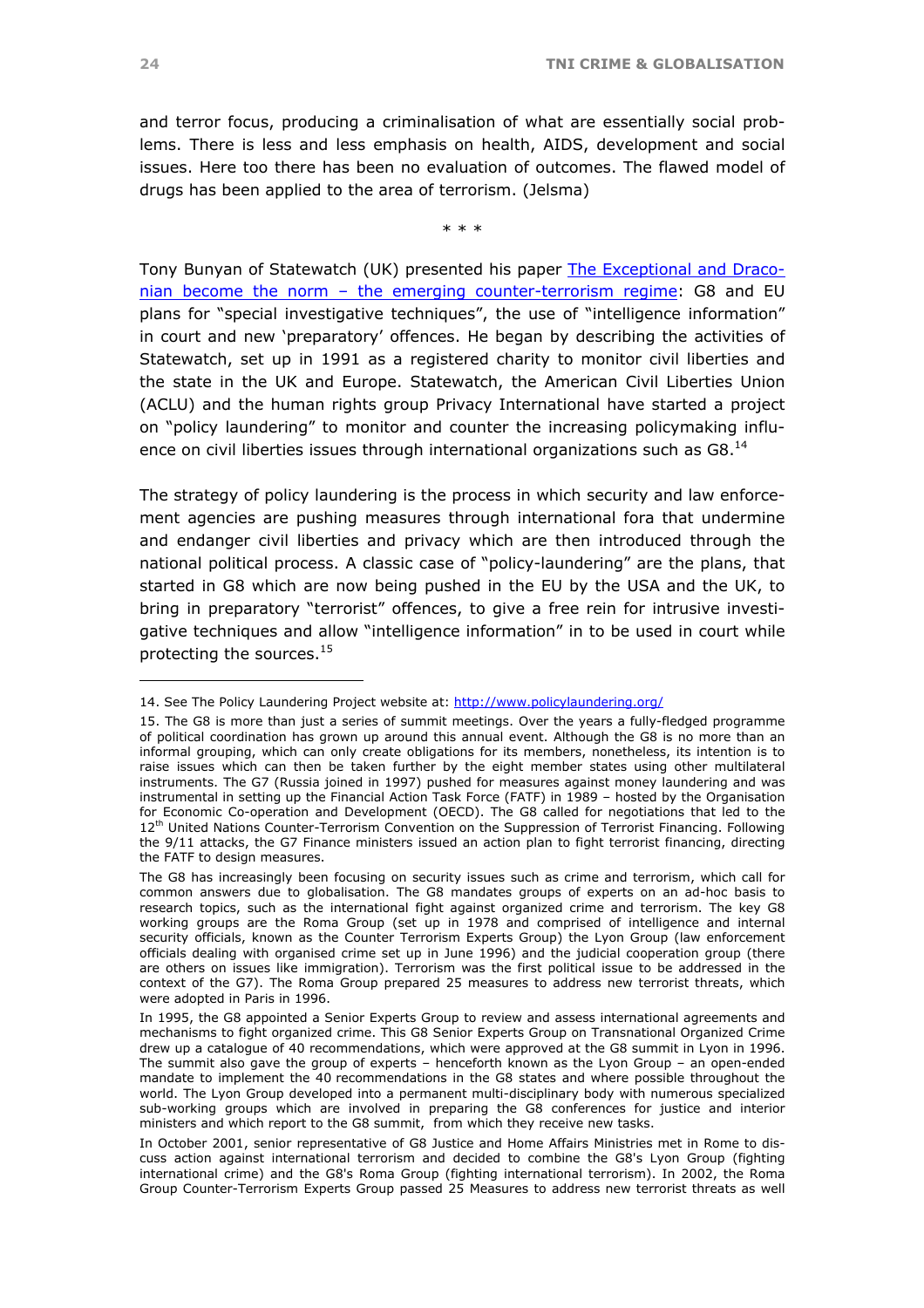1

The paper describes a new counter-terrorism regime being planned by the G8 and EU. This includes the use of 'special investigative techniques' including phone tapping, bugging of premises, the use of informers, undercover agents and bribes for information, with results being made available to agencies across the EU and outside it. Intelligence information – surveillance 'products' from more then a dozen sources including from outside the EU – will be presented as 'evidence' in court although sources will be protected. And 'preparatory offences' intended to criminalise people prior to a terrorist act being committed may be introduced. As being discussed in the Council of Europe, this could cover the crime of *apologie* or condoning or sympathising with terrorism. These new offences, techniques and changes in the legal process are likely to spill over into the mainstream criminal justice system and establish new norms in regard to transnational crime and crime in general.

The role of the G8 took on a new dimension after 11 September 2001. Two early demands were for international standards for biometrics on passports and the retention of telecommunications traffic data. The EU has agreed to the first and the second is now going through the legislative process, although neither has been proposed in the United States. Another demand is for the checking and surveillance of all visitors entering a country – the USA has introduced this and the EU is about to introduce 'Passenger Name Records (PNR) against terrorist watch lists. It is also of relevance that four G8 members already intern or detain people without charge or trial – the USA, UK, Russia and Canada.

Even before 11 September, much was already in the pipeline. On 21 September an attempt was made to agree a common EU definition of terrorism.<sup>16</sup> Only after some lobbying was it possible to ensure that guarantees for trade unions and other measures were incorporated into the new EU Action Plan. There was critique of the Action Plan in the aftermath of the Madrid bombings. Some 27 of the actions to be taken had more to do with crime or infringement of civil liberties than terrorism. Many were to do with surveillance and data retention of communications such as emails, phone, fax etc. Statewatch published a leaked legal opinion that advised that the measures could not be introduced in the current form, and they are now back on the drawing board.

as an updated version of the 40 Recommendations of the Lyon Group, inter alia with a view to paying more heed to links between organized crime and terrorism. The work of the Roma\Lyon Group has an impact beyond the G8 states. It works successfully to pass on its findings in the form of best practice guides and includes other countries in its work. The UN Convention against Transnational Organized Crime and its three supplementary protocols are the result of the Lyon Group's initiative.

<span id="page-24-0"></span><sup>16.</sup> At its extraordinary meeting on 21 September 2001, convened in the aftermath of the 9/11 attacks, the European Council reached an agreement on the necessity of a European definition of terrorism. It gave instructions to the Justice and Home Affairs Council to "flesh out that agreement and to determine the relevant arrangements, as a matter of urgency and at the latest at its meeting on 6 and 7 December 2001." A Framework Decision was rapidly negotiated and adopted by the Council on 13 June 2002; 31 December 2002 was agreed on as the deadline for transposition into national law. The instructions constituted "an unprecedented move, (since) the extraordinary European Council of Heads of Government that met on 21 September 2001 'directed' the Justice and Home Affairs Council to act as instructed. The choice of words for its 'conclusions' is significant. Instead of the usual 'urges' or 'recommends', the Heads of Government 'direct' and 'instruct' the relevant Council to act. Thus, not only has it assumed a legislative right of initiative, in effect, but also a right to side-step the usual legislative process." (See: Eugenia Dumitriu, "The EU's Definition of Terrorism: The Council Framework Decision on Combating Terrorism", German Law Journal No.5, May 2004, quoting: Juliet Lodge, "EC Securitisation and Terrorism: 2001-2002", in Miller and Zumbansen (eds.), *Annual of German & European Law*, Berghahn Books, Oxford and New York 2004, p. 246-286)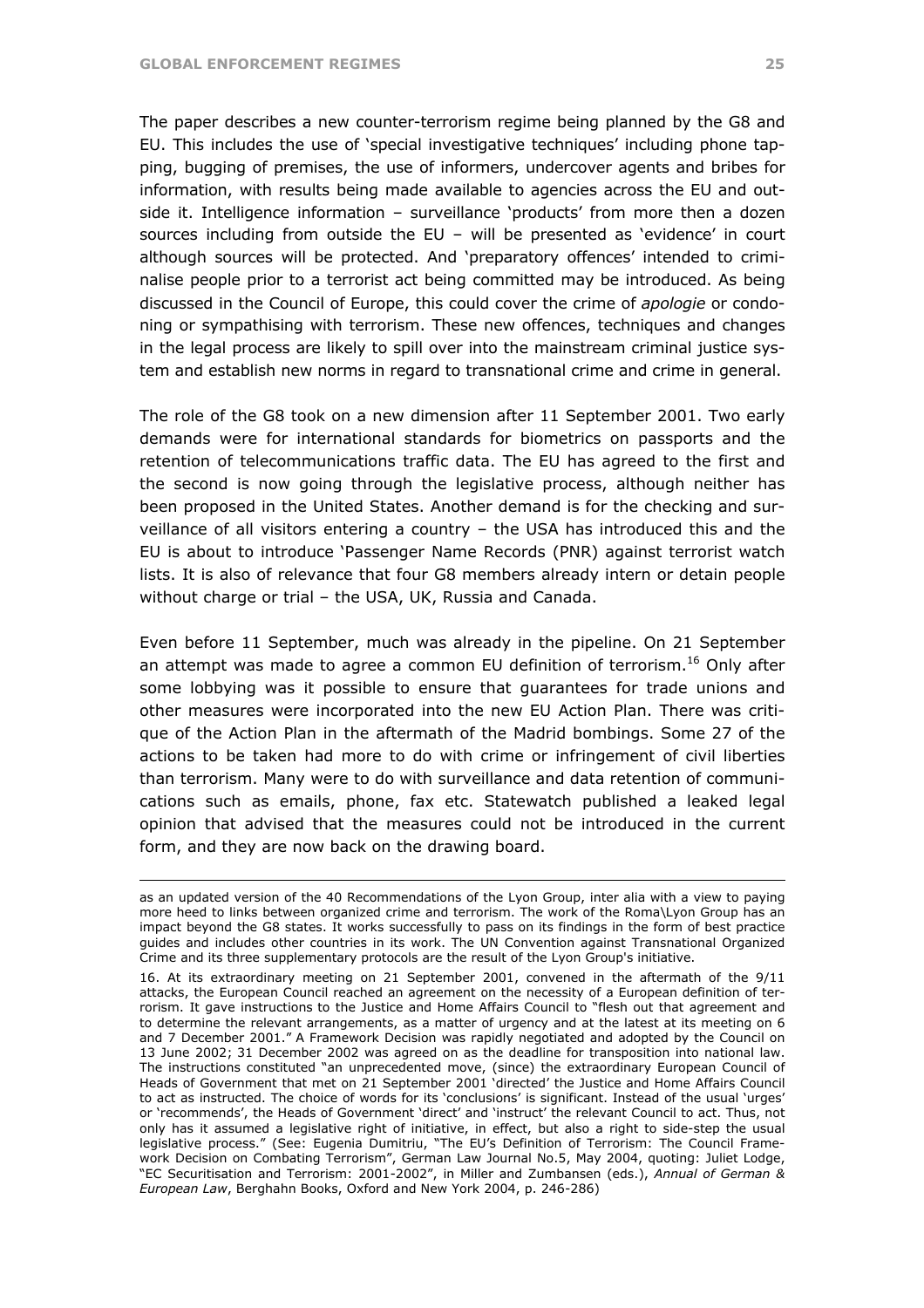Since 1 January, the European Parliament has the right of co-decision on asylum and immigration issues. If the EU Constitution is approved these powers will be extended. The Constitution will create a Committee of Internal Security, which in theory will ensure operational cooperation. However, if it takes over a policymaking role it could become unaccountable. It will only be required to inform the European Parliament of its decisions.

The overall result is that the war on terror has replaced the cold war as the legitimation of globalisation. The political has been superimposed over the economic. Worse, there is no viable alternative to globalisation, whereas at least during the Cold War there were competing ideologies. The war on terror reaches outside the specific and has penetrated areas that have nothing to do with terrorism at all. Liberal democracy has been replaced by representative democracy. Leaders act on their own initiatives and civil society has no role.

There may be broad differences between the EU states and the US over the Iraq-Iran-North Korea 'axis of evil' but there is all too much common ground in the war on terror. Through informal groupings such as the G8 the US often has more influence over the EU than any single EU state. The EU is actually ahead of the US in terms of policy discussions and proposed measures. If the measures agreed since 11 September go through, then the European 'core values' presumed to exist will no longer prevail.

Politicians seem to believe that the measures passed do not infringe civil liberties. However the experience of Muslim communities, asylum seekers and others flatly contradicts this. State racism has been institutionalised by means of measures such as passenger name records and surveillance. To date there has been an assumption that in a liberal democracy there is always a legal recourse. But this is no longer the case. New control orders have decreased the powers of judges. Bad laws get passed, such as the Anti-Terrorism Crime and Security act in the UK. The rule of law is diminished.

Investigative techniques are being extended whereby it will be possible to use intelligence gathered about people in a court of law at the same time as protecting sources. This happened with 17 men who until recently were detained without charge in Belmarsh top security prison in the UK. After a House of Lords ruling they were released but are electronically 'tagged'. Their houses can be searched at any time; no computers or mobile phones are allowed.

The new 'control orders' are indicative of where Europe is being urged to go, and are part of the Prevention of Terrorism Act (2005) passed in great haste in the UK. Under this Act the Home Secretary (Interior Minister) is empowered to make a control order against an individual and set out the conditions (e.g. tagging) for suspected 'terrorist related activity'. The Home Secretary receives information from the intelligence services; the court will see some but not necessarily all the evidence. Neither the individual nor his lawyer will ever see all the evidence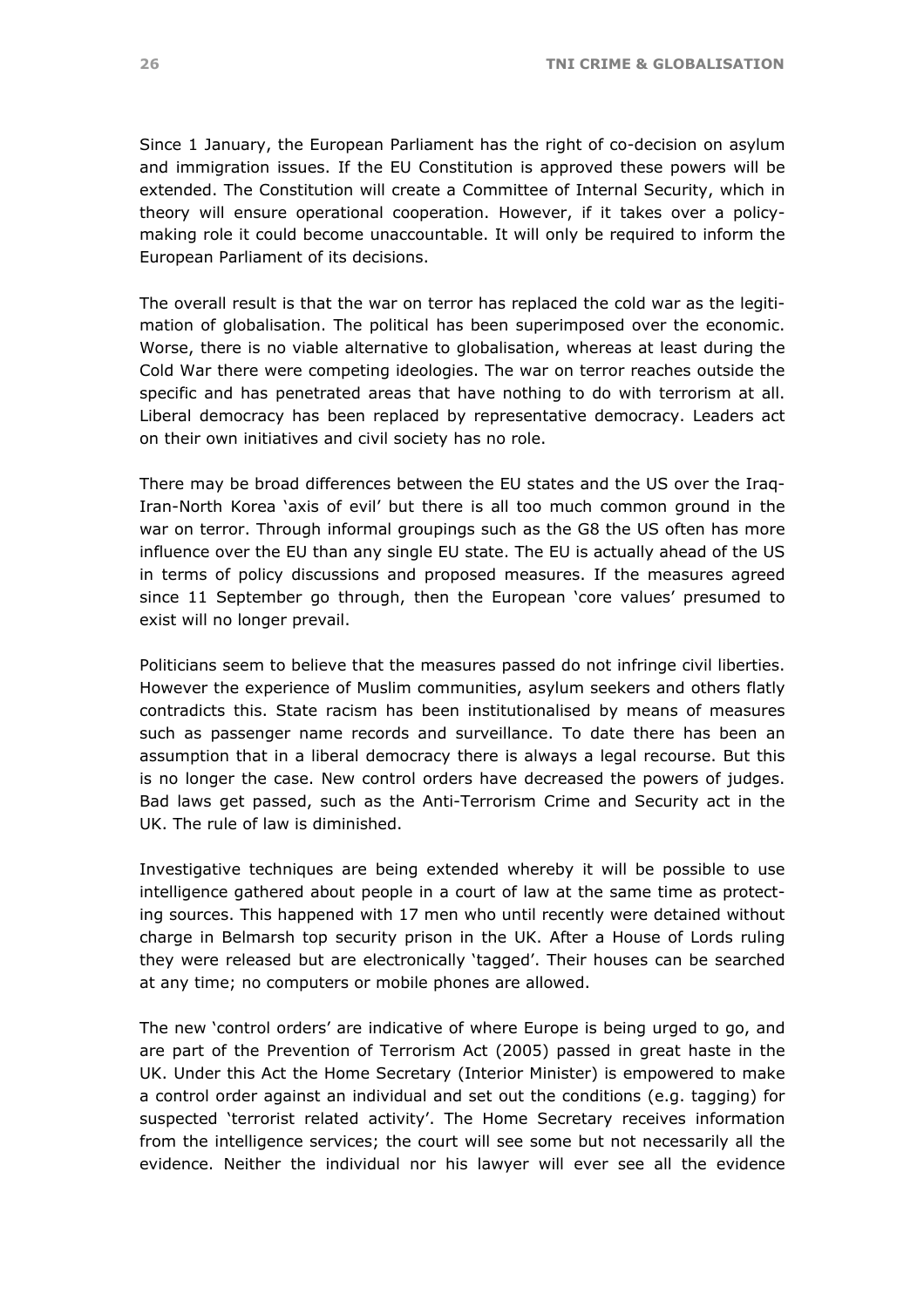against him. Lawyers represent clients with whom they are not allowed to talk. House arrest is also a possibility.

Within the G8 the main players are the UK and US. In this forum the UK is not 'European'. The G8 Justice and Interior ministers' meeting in Canada in May 2002 discussed issues such as surveillance and other investigative techniques, and endorsed Recommendations on Transnational Crime and Terrorism. A major concern for the US was how to share intelligence relating to terrorism while at the same time protecting its sources. In many countries judicial authorisations are necessary in order to implement certain investigative techniques, and these were perceived as 'obstacles'. One contentious issue has been that of a questionnaire sent out first to G8 members under the US presidency of the group in January 2004. After all members had completed the questionnaire, a series of Recommendations followed with regard to special investigative techniques, one of which urged that even if a certain technique would not be available to the requesting state, this 'should not *per se* bar the use of evidence so acquired in the requesting State's courts'.

An identical questionnaire was sent out to EU member states just three weeks after a High Level EU-US meeting in the Netherlands in July 2004. The reason given was that the US authorities were concerned about the counter terrorism capabilities of EU states. Some EU members were quite hostile to this initiative, such as Slovakia and the Czech Republic. There has been dissent among EU states about how to deal with this. The UK's response was that the questions were pertinent to the concerns of the US but that it might be preferable for the G8 to be in charge of putting forward a set of preliminary proposals and then EU states could set out any problems they might having with becoming compliant with them. Clearly the UK feels the US is entitled to set the agenda for the EU.

The concept of terrorism is being extended to include preparatory offences. The Council of Europe is currently holding discussions relating to the concept of 'apologia for terrorism', being incitement to or encouragement of terrorism. This may threaten freedom of expression.

During the discussion some surprise was expressed that there had not been more public opposition to these developments. (Beare) The perceived advantages and disadvantages of the EU Convention were discussed, as was the likelihood of it being approved in various countries by popular referenda. The Constitution is 736 pages long, is largely incomprehensible and is a treaty, not a convention (Bunyan).

In discussion it was suggested that if policy committees are formalised, then they get closer to transparency and accessibility. To some extent what was described in the paper is an institutionalisation of otherwise informal discussions and might be welcome. The same happens in different sectors outside Justice and Home Affairs (JHA), such as audit, competition etc. As for the Constitutional Treaty, it might have (had) some positive aspects in that it encourages more democratic inputs, not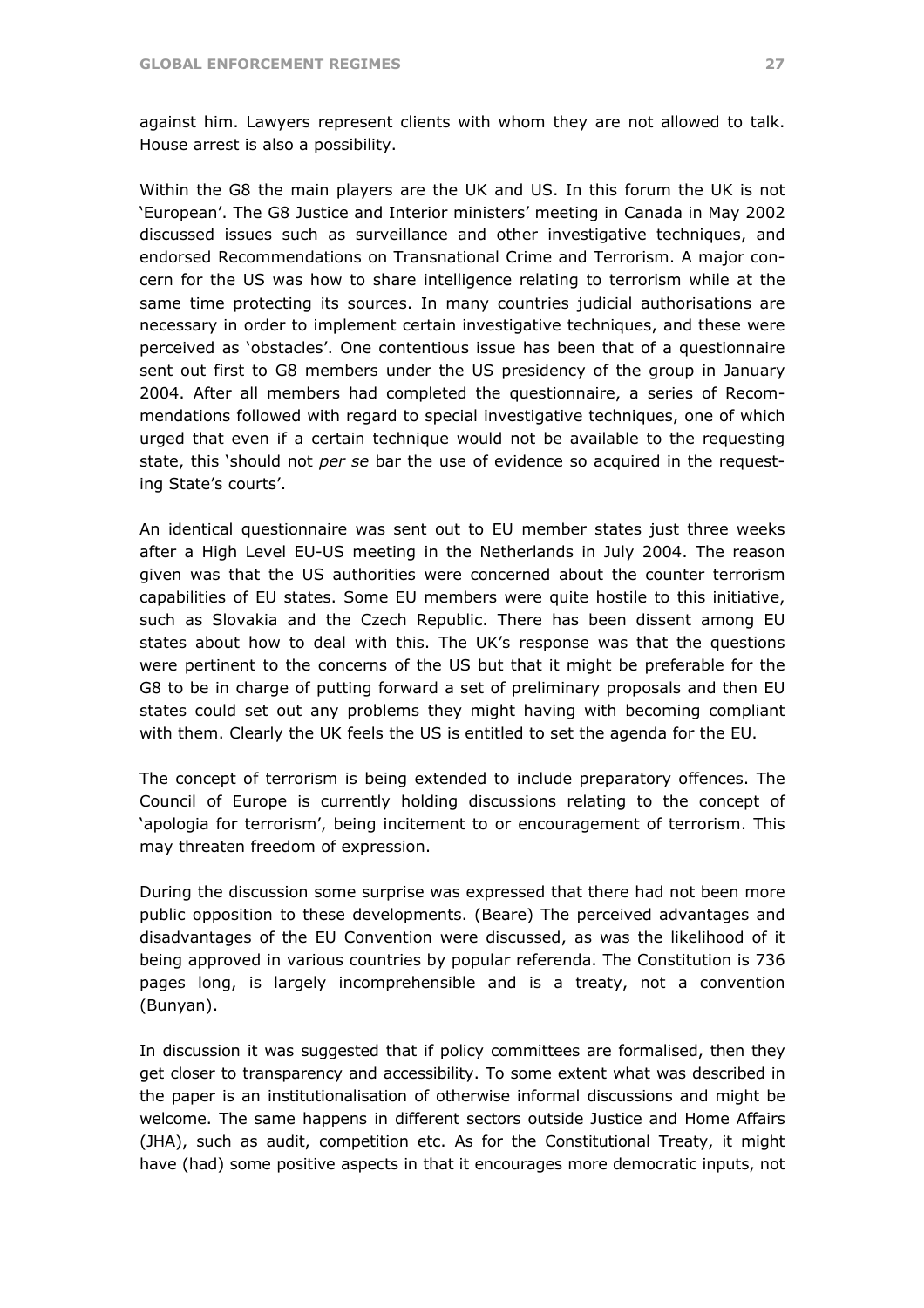less. For example, the Constitutional Treaty would have resulted in all national parliaments in the EU having a scrutiny role in proposed EU legislation. (Dorn)

Parliamentary oversight works where, as in the UK, there are active scrutiny committees but not all countries have them. The Internal Security Committee is actually a new body able to gather intelligence and make policy proposals. No democratic oversight is envisaged. The EU has made great efforts to comply with US entry requirements such as biometric standard passports. The collaboration over terrorism completely bypasses the EU-US disagreements over the ICC, Iraq, Kyoto etc., because all feel equally threatened by terrorism. Establishment figures in EU bodies are much closer to US positions than outsiders. Cooperation in the war on terrorism continued unabated during the Iraq war. (Bunyan)

\* \* \*

At the concluding session, Tom Blickman proposed the seminar should conclude by looking at what gaps there were in existing knowledge and what follow up there should be as a result of the seminar deliberations. How could the concerns of human security be brought back as the focus of attention?

The current security paradigm is increasingly being questioned. Many doubt whether it will be effective and point to the adverse effects it may have on civil liberties, human rights and national sovereignty in the field of criminal justice. No one doubts that international cooperation is needed to address global security issues, but there is serious doubt over the effectiveness of the current construction of a global enforcement regime, as well as worries about the predominant role of the US in setting the agenda.

The problem is not that transnational security problems should be addressed on a transnational level. The problem is who is setting the agenda on how these transnational security policies are shaped. The US seems to be primarily concerned with safeguarding US national security at an international level instead of addressing global security needs, despite its rhetoric to the contrary.

Tony Bunyan showed in great detail how international security measures are being shaped, in particular at the G8 level. He showed how through a tyranny of small decisions, a nightmare society could be made, to use a quote from Margaret Beare's paper. Originally created to coordinate global economic policies by the major powers of the industrialized world, the G8 is increasingly used to harmonize international policies on drugs, money laundering, transnational organized crime and terrorism, while it fails to address the possible disastrous impact of the US war debt on the global economy.

The G8 security recommendations are introduced through its EU member states at the EU level to harmonize the European security area. Consequently, the US has a remarkable weight on EU security policies in comparison to EU member states that are not part of the G8. Margaret Beare pointed to a similar harmonization process on security between the members of the North American Free Trade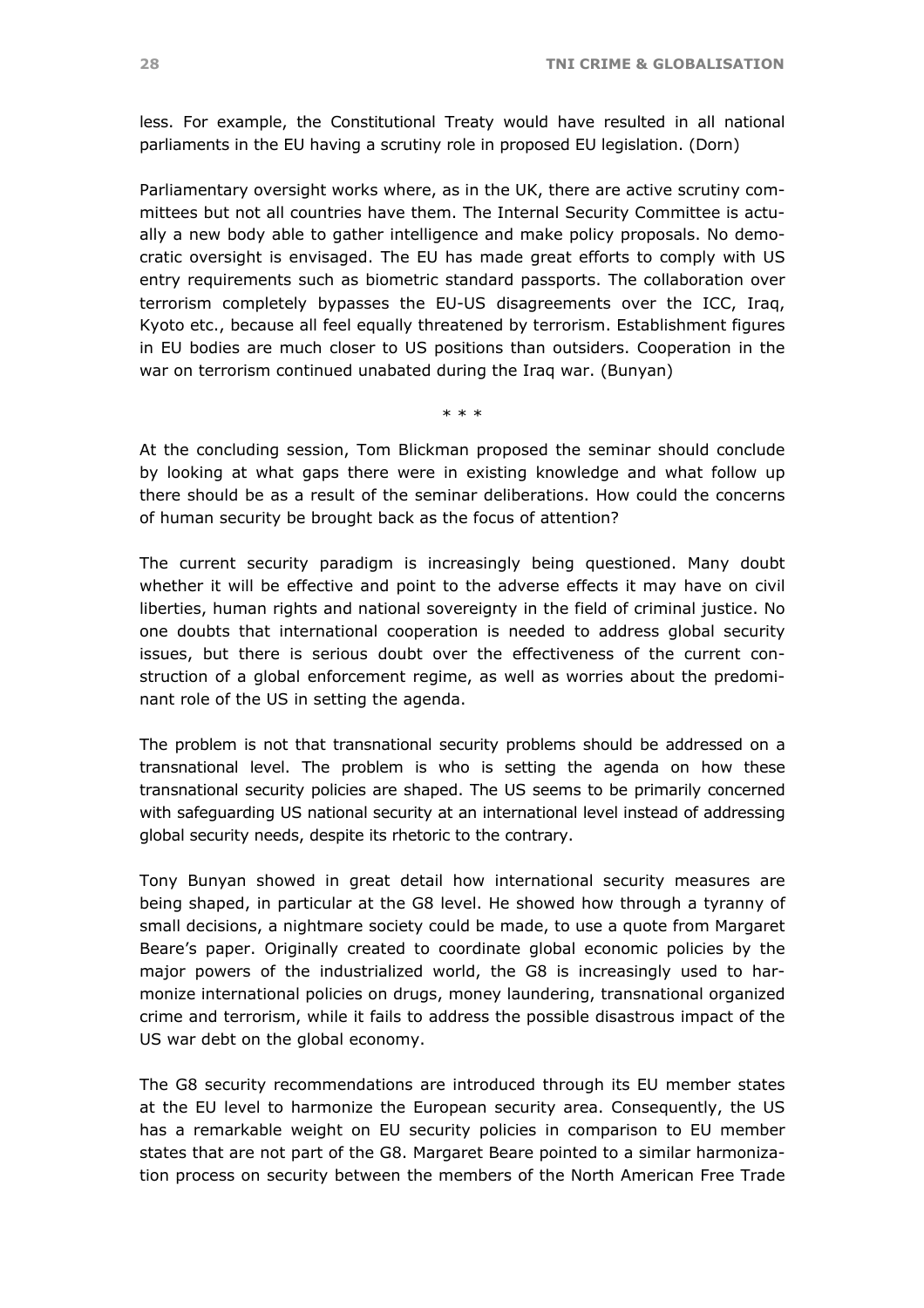$\overline{a}$ 

Association (NAFTA). The resources and national policies of Canada and Mexico are being held hostage under the US 'security' umbrella. The militarisation of the US economy will not stop at the border if resources are deemed to be essential for and national policies contrary to US security interests, she warned.

It was suggested that the title of the seminar 'Global Enforcement Regimes' was inaccurate since enforcement was the end result. 'Policy-making regimes' was proposed as an alternative. A global security state is being constructed through the EU and G8. One should not underestimate where the EU is going and what it is capable of. There is talk of it becoming the second military power at global level - since China will never intervene globally. A long term EU philosophy on armed intervention is being developed on the basis of a 60,000 strong intervention force. This would be succeeded by a civil intervention machinery which would help post conflict societies to become independent, with proper civil structures. (Bunyan)

It is important to look at informal policy making groupings, such as the G8, and the  $G5<sup>17</sup>$  There is a need to watch out for unaccountable groups being used to create formal policies: in the autumn of 2003 a European Security Research Agenda was established involving 'personalities' such as Javier Solana and institutions such as Rand. It will have a billion euros per year just for research. The idea seems to be to establish the EU as a 'military industrial complex' in competition with the US. (Bunyan) $^{18}$  $^{18}$  $^{18}$ 

There might be a consensus on global action, but more disagreement on the methods. (Thoumi) It is important not to overestimate policy congruence and institutional harmonization, but also to look at the competition between the EU and the US. Policy making is often not very sophisticated. Officials all have their own sphere of interest they want to push, which might clash with the interests of other officials,

<span id="page-28-0"></span><sup>17.</sup> The G5 consists of the Interior Ministers of the five largest EU countries – France, Italy, Spain, Germany and the UK – and was set up in May 2003. The group intends to give impetus to EU work on illegal immigration, border security, organised crime and terrorism. G5 meetings are informal. The decisions taken by the forum are not legally binding but nonetheless serve as a yardstick for EU states in general. G5 is not subject to any form of accountability or public or democratic scrutiny and appears to be having a growing role in driving the JHA agenda. It does not meet the criteria for enhanced cooperation since it does not follow the obligation to apply EC or EU processes (which would entail some degree of accountability and scrutiny) and it does not meet the criteria for minimum participation by Member States (at least 8). However, as the G5 represent two thirds of the population in the enlarged Union, their agreements are likely to set the standards for future EU decisions.

The G5 approach is viewed with some suspicion in other EU countries and at the European Commission, which fear being bounced into decisions taken by the "big five". The G5 argues that in an enlarged union of 25, small and informal groups of countries can discuss issues and "add value" to European decision-making. Nevertheless, according to Jonathan Faull, Director-General European Commission's DG Justice and Home Affairs the G5 has "not led to changes in the JHA Council, where the five countries concerned agree and disagree with each other no more and no less than they did before." Poland might join the group in recognition of the enlarged EU of 25 member states.

In March 2005, the G5 decided to create a technical team that will keep an eye on how organised crime groups and terrorists make use of the web. The group is also likely to make recommendations on shutting down websites that contravene laws on inciting acts of terror. (*Web to have 'terror watch' team*, BBC News, 18 March 2005)

<span id="page-28-1"></span><sup>18.</sup> See: The Experts Looking Out for Europe's Security, Intelligence Online n° 468, 16 January 2004, at [http://www.intelligenceonline.com/NETWORKS/FILES/468/468.asp?rub=networks.](http://www.intelligenceonline.com/NETWORKS/FILES/468/468.asp?rub=networks) See also: The Emerging EU Military-Industrial Complex: Arms Industry Lobbying in Brussels, by Frank Slijper, TNI Briefing Series 2005/1, May 2005, at <http://www.tni.org/reports/militarism/eumilitary.pdf>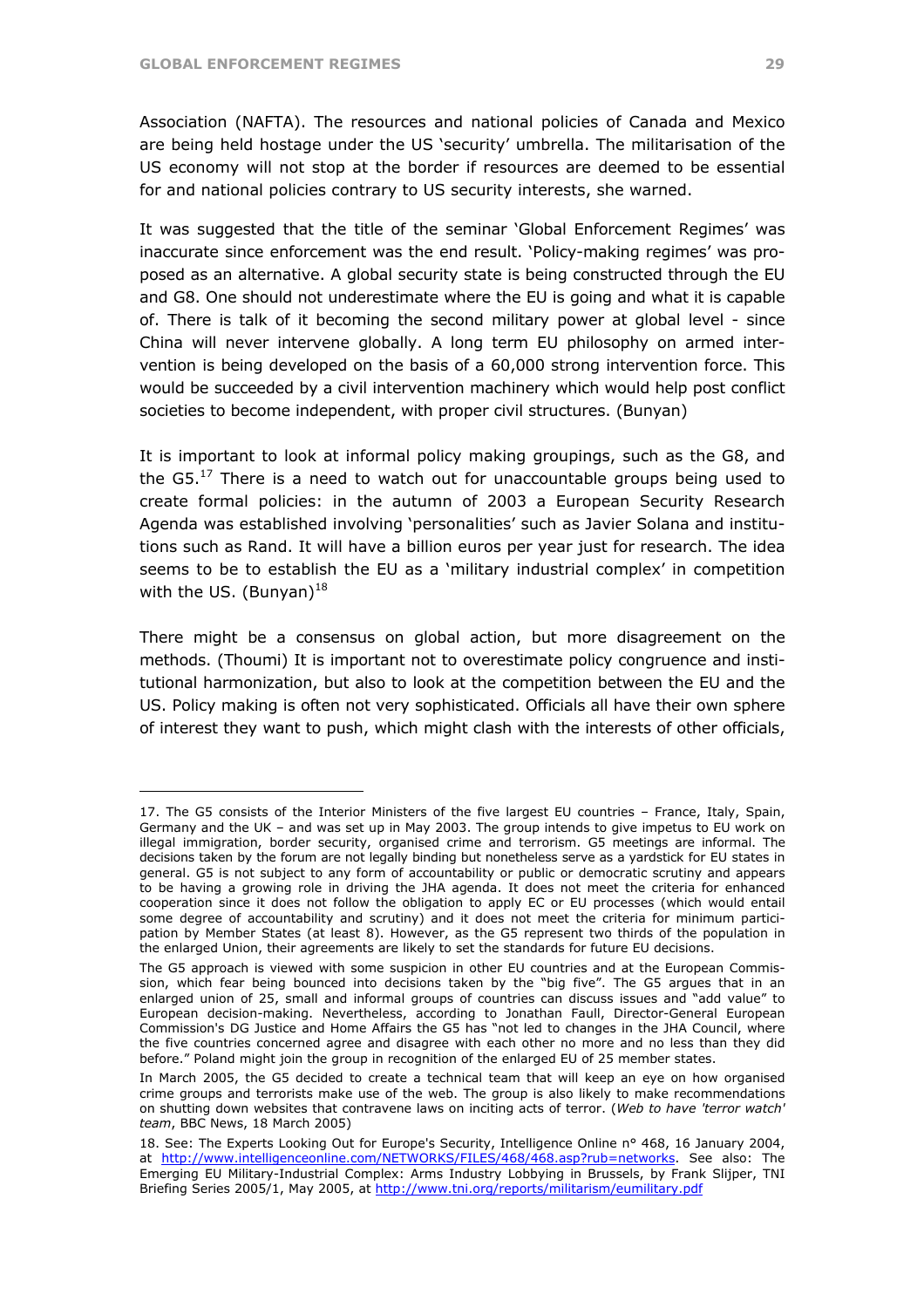for instance between the ministry of Finance who want to deregulate financial markets and the Interior ministry that want stricter AML regulations. (Levi).

Cortright mentioned that he was beginning to set up a series of workshops in which compliance issues and standards for the Counter Terrorism Committee might be discussed. He invited contributions on the subject of compliance theory within political science. One strand of this would be to study the role of inducements: the general instinct currently is to favour positive rather than negative reinforcement. The question of compliance standards would be an issue, including those introduced by FATF. None so far exist that cover the human rights dimension. There are probably substantial lessons to be learned in field of drug control and crime, and participants were invited to help to identify lessons learned, especially with regard to AML. Other areas to be covered would be border control and arms control. It would also be necessary to think about broader strategic dimensions, such as risk factors for terrorism and root causes.

With regard to technical assistance in post conflict situations, much of this is outsourced to non-government contractors in the private sector. If one is discussing the provision of positive incentives to countries involving capacity training and development, it is difficult to evaluate compliance. Countries don't know how to sustain training capacity, and one year on, one finds it is not working. Once the process of subcontracting gets under way, new constituencies become involved in policy which have a vested interest, as has happened for example with DynCorp in Afghanistan and in Colombia. It is also important to respect local sensitivities and customs. In Haiti the UN offered to provide training and resources for community-based policing. But the US sent FBI agents who established police stations along the coast to detect drug trafficking (looking after US interests) and provided nothing in the way of 'community policing'. (Beare)

Training is an incentive mechanism, but unless this is linked to institutional change, then the training gets lost. In order to get off the FATF blacklist, countries pass AML laws, introduce financial intelligence units and so on. They know they have to play the game. But the outcomes are hard to measure. (Levi)

There is a need to be aware of unaccountable groups such as the G8 and G5 that create formal policies. But it could also be useful to identify and track the key policy making officials. Certain people keep cropping up: officials from Interpol, the Egmont Group, the FATF, etc. A lot of the AML officials started at FinCen. These policy officials are crucial in the shaping of enforcement policies and strategies at the multilateral level. (Beare)

Tom Blickman brought the seminar to a close by thanking the speakers for the very high quality of the papers and all participants for the richness of the discussions. Participants responded with their enjoyment of the discussions and particular appreciation for the hospitality of the hosts, TNI.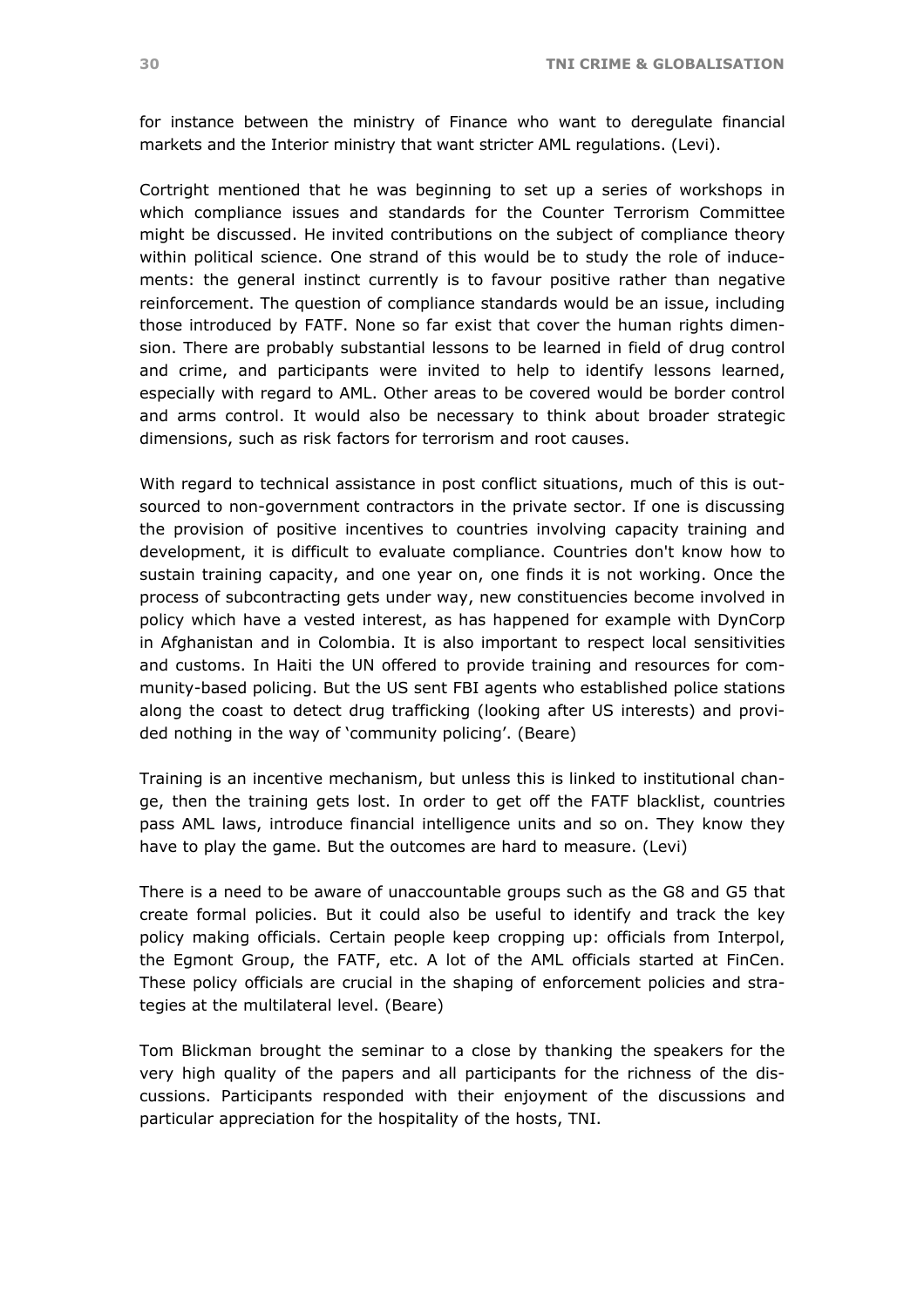### **Participants**

**Thanasis Apostolou** is a former Member of Parliament for the Dutch Labour Party and a former advisor to the Greek Ministry of Foreign Affairs. He is now an adviser to the Andreas G. Papandreou Foundation and TNI involved in setting up a policy dialogue on drug policy reform.

**Margaret Beare** is a criminologist and serves as the Director of the Nathanson Centre for the Study of Organized Crime and Corruption at the York University (Toronto, Canada), where she holds the position of Associate Professor within the sociology and law departments. Mrs Beare worked in the area of police research within the Department of the Solicitor General Canada and served as director of Police Policy and Research. She served as the Solicitor General representative on Canada's Drug Strategy and was instrumental in proposing and securing the funding for the three original integrated proceeds of crime units. Her previous research includes her book *Criminal Conspiracies, Organized Crime in Canada* (Toronto: Nelson Canada, 1996); a report titled *Tracing of Illicit Funds: Money Laundering in Canada* (with Stephen Schneider); and a report titled *Major Issues Relating to Organized Crime* (with Tom Naylor). She has edited the book *Critical Reflections on Transnational Organized Crime, Money Laundering, and Corruption* (University of Toronto Press, 2003).

**David Bewley-Taylor** is a lecturer at the Department of American Studies of the University of Wales-Swansea. His research interests are US foreign policy, urban America, and international drug control policy. He has presented papers on various aspects of US diplomacy and transnational drug policy in the US, the UK and Continental Europe, including at the European Parliament in Brussels. He also acts as a consultant for international drug policy organisations in Europe. He published in and co-edited a Special Edition of the International Journal of Drug Policy focusing on the United Nations Conventions on illicit drugs. For TNI he wrote [Habits of a Hegemon – The United States and the Future of the](http://www.tni.org/reports/drugs/debate5.htm)  [Global Drug Prohibition Regime,](http://www.tni.org/reports/drugs/debate5.htm) in TNIs Drugs & Conflict nr. 5, May 2002. His book *The United States and International Drug Control 1909-1997* (London: Pinter 1999) is "an authoritative work" according to the Law and Government Division of the Canadian Parliament.

**Tony Bunyan** is the Director of Statewatch, a civil liberties group in the UK. He is an investigative journalist specialising in justice and home affairs, civil liberties and freedom of information in the EU. Director of Statewatch since 1990, he edits Statewatch bulletin and Statewatch News online. Tony is the author of "The Political Police in Britain" (1977) and "Secrecy and openness in the EU" (1999). On behalf of Statewatch he has taken eight successful cases on access to documents to the European Ombudsman against the Council of the European Union (the 25 governments). In 2001 the "European Voice" newspaper (owned by the Economist) selected him as one of the "EV50" - one of the fifty most influential people in the European Union over the year for his work on openness and access to documents in the EU. He was selected again in 2004 one of the "EV50" - for working "to protect civil liberties, put at risk by the package of anti-terrorism measures".

**David Cortright** is the president of the Fourth Freedom Forum and a research fellow at the Joan B. Kroc Institute for International Peace Studies at the University of Notre Dame. He has served as consultant or adviser to various agencies of the United Nations, the Carnegie Commission on Preventing Deadly Conflict, the International Peace Academy, and the John D. and Catherine T. MacArthur Foundation. He has written widely on nuclear disarmament, non-violent social change, and the use of incentives and sanctions as tools of international peacemaking. He is the author or editor of twelve books, including *A Peaceful*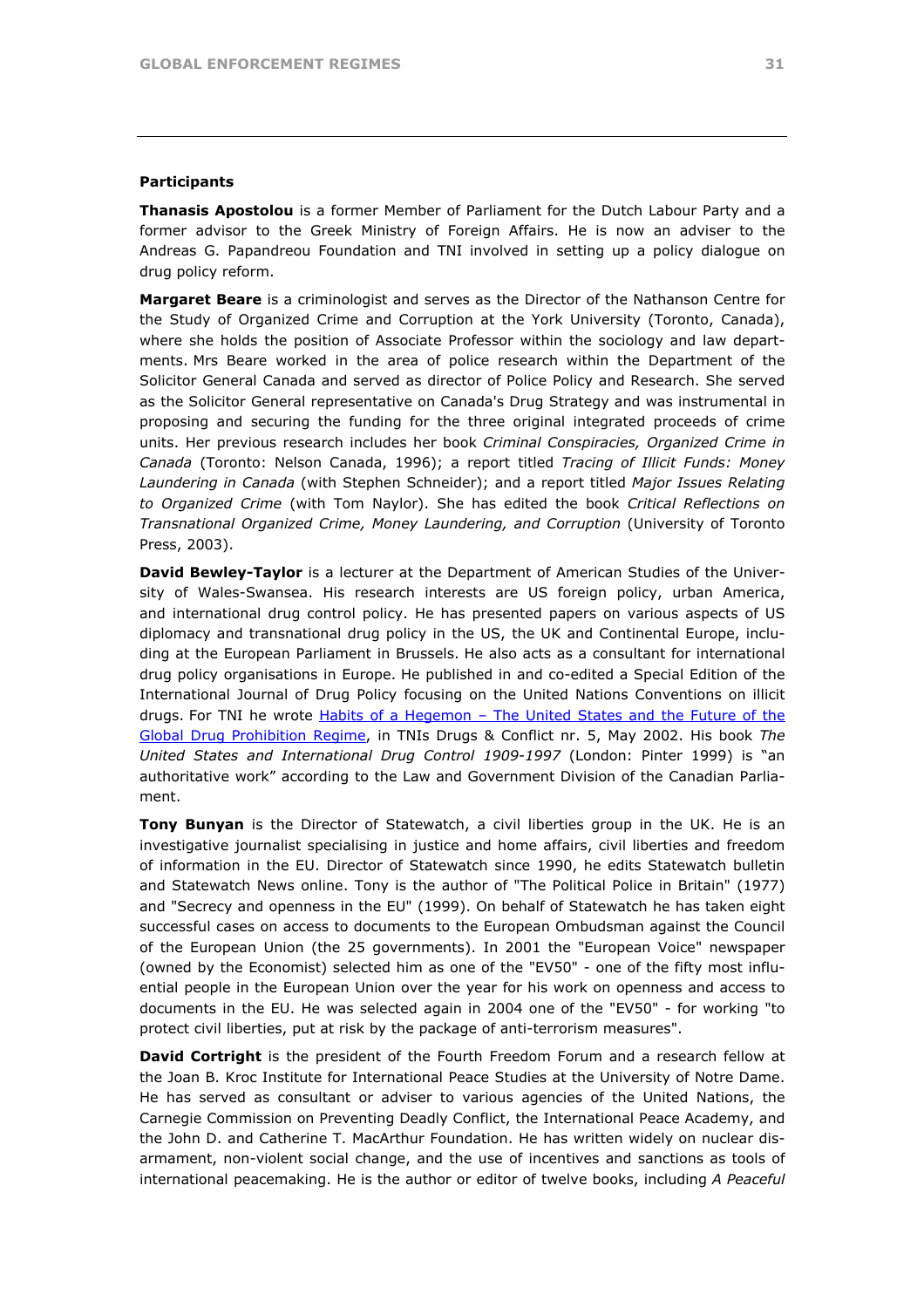*Superpower: The Movement Against War in Iraq (2004)*, and two volumes released in 2002: *Smart Sanctions: Targeting Economic Statecraft*, and *Sanctions and the Search for Security: Challenges to UN Action*, both with George A. Lopez. Currently he is involved in the Counter-Terrorism Evaluation Project, which develops policy recommendations for enhancing the work of the United Nations Security Council Counter-Terrorism Committee (CTC) and the recently created Counter-Terrorism Executive Directorate (CTED).

**Nicholas Dorn** studies the flexibility and evolution of economic crime in response to controls, with a focus on EU policies. He currently works for Cardiff University as a Research Fellow. Previously he has led research projects for the European Commission, the EMCDDA (an EU body), Her Majesty's Customs & Excise, DrugScope (UK NGO) and private sponsors. He has published on Proteiform criminalities (in *Transnational Organised Crime*, edited by A Edwards and P Gill, 2003, Routledge); *Memorandum on strengthening OLAF, the European Anti-Fraud Office* (with M Levi, in House of Lords, 2004, [http://www.publications.](http://www.publications.parliament.uk/pa/ld200304/ldselect/ldeucom/139/139we04.htm)  [parliament.uk/pa/ld200304/ldselect/ldeucom/139/139we04.htm](http://www.publications.parliament.uk/pa/ld200304/ldselect/ldeucom/139/139we04.htm)); and *Upper Level Drug Trafficking*, with M Levi, L King *et al*, 2005, [http://www.homeoffice.gov.uk/rds/pdfs05/](http://www.homeoffice.gov.uk/rds/pdfs05/rdsolr2205.pdf)  [rdsolr2205.pdf\)](http://www.homeoffice.gov.uk/rds/pdfs05/rdsolr2205.pdf).

**Petrus van Duyne** is a psychologist, criminologist and lawyer. His long career in both academia and the Netherlands Justice Department has involved him in empirical psychological research on decision-making by public prosecutors and judges, investigation into fraud and money laundering, and evaluation of anti-fraud and anti-money laundering policies. His has written numerous books, reports and articles on organised crime, fraud, corruption and money laundering. Currently he is senior advisor to the Dutch Criminal Intelligence Service, advisor to the European Union on corruption and organised crime in Eastern Europe, and professor of Penal Science at the Catholic University of Tilburg. His latest major publication is: *Drugs and Money. Managing the drug trade and crime-money in Europe* (London: Routledge, 2005).

**Bernard Fanaroff** is a South African astronomer and a long time organiser in the trade union movement of African workers in South Africa. He is a former Deputy Director General and the head of the Reconstruction and Development Programme in the Office of President Mandela and subsequently in 1996 he was appointed to the Department of Safety and Security in South Africa as co-ordinator of the National Crime Prevention Strategy (NCPS).

**Jan Glimmerveen** is a policy official at the Dutch Ministry of Finance and represents the ministry at international for a such as the Commission on Narcotic Drugs (CND) an the International Narcotics Control Board (INCB) in Vienna on issues of precursor control.

**Alison Jamieson** is an independent consultant and author on issues of political violence, organised crime and drugs. In 1995–1996 she was consultant to the UN International Drug Control Programme and was project manager/principal author of UNDCP's 1997 World Drug Report. Jointly with Nicholas Dorn, she edited *European Drug Laws: the Room for Manoeuvre* (London: Drugscope, 2001). Her other publications include: *Terrorism and Drug Trafficking in Europe in the 1990s* (Dartmouth, 1994); *The Antimafia. Italy's Fight against Organised Crime* (New York: St. Martin's Press, 2000).

**Martin Jelsma** is a political scientist. He is a fellow of the Transnational Institute (TNI) at which he is the co-ordinator of the Drugs & Democracy programme that works on drugs and conflict issues, alternative development and international drug control policies, specifically at the UN level. His latest work is mainly on the functioning of the UN system of drug control and possibilities for reform. Currently he is organising policy dialogues to build a like-minded coalition for drug control reform. Latest publications: *Drugs in the UN System: the Unwritten History of the 1998 United Nations General Assembly Special Session on Drugs*, International Journal of Drug Policy, April 2003; *Cracks in the Vienna Consen-*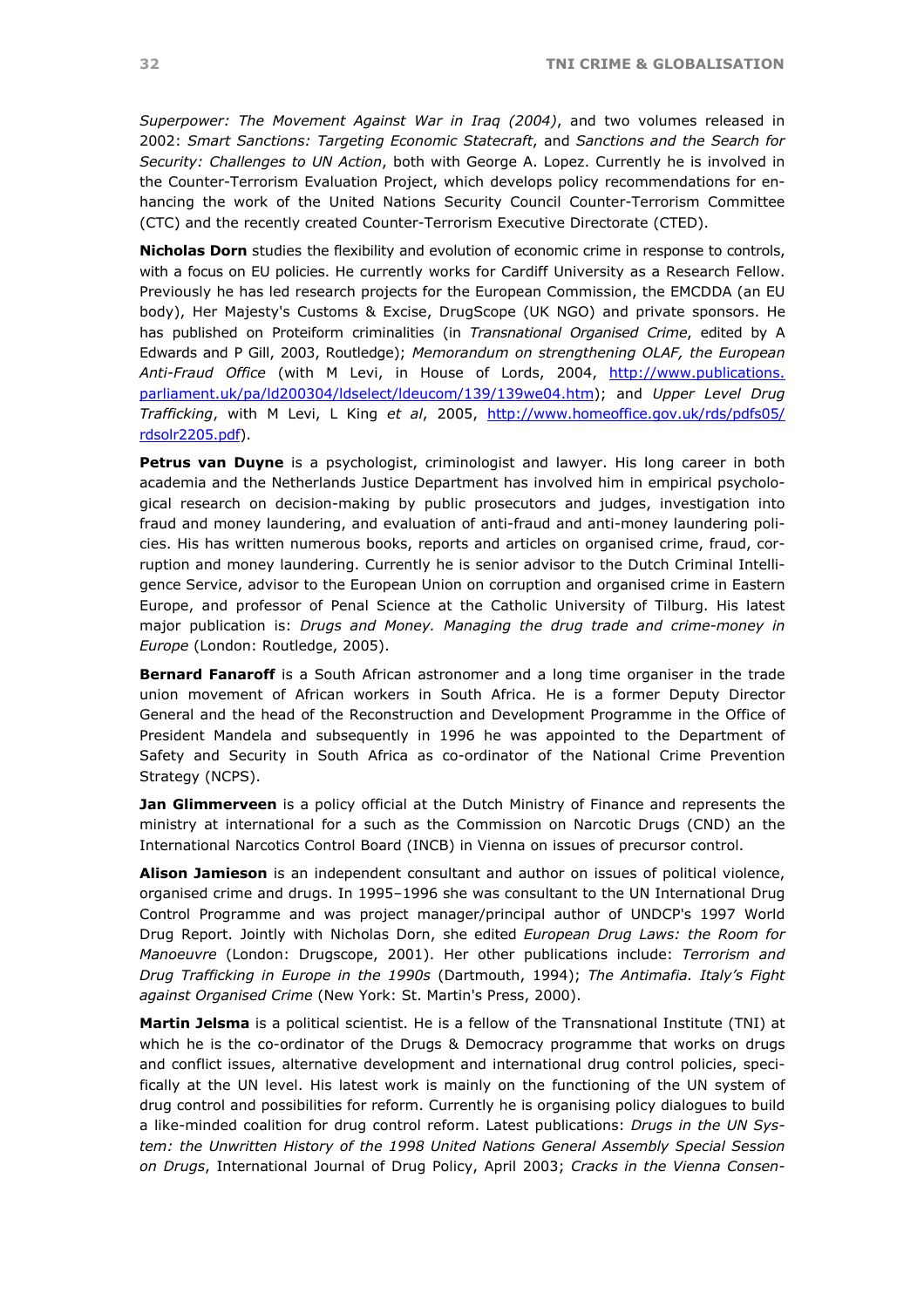*sus: The UN Drug Control Debate*, in Drug War Monitor, Washington Office on Latin America (WOLA): January 2004.

**Michael Levi** is a sociologist and criminologist and is currently Professor of Criminology at Cardiff University. His specialist interests include cross-border policing, violent crime, and drugs and alcohol abuse, white-collar and organised crime. In 1997, he was appointed as Scientific Expert on organised crime to the Council of Europe. He has been consultant to the UNDCP and the EC. He served as a member of the UK Treasury's group of money-laundering experts and of the Cabinet Office Performance and Innovation Unit's Steering Committee on the Pursuit and Confiscation of the Proceeds of Crime. His major publications deal with fraud, corruption, money laundering and organised crime. He co-authored the report *Financial Havens, Banking Secrecy and Money Laundering*, for the UNODCCP. He is currently working a new book *White Collar Crime and Its Victims: The Social and Media Construction of Business Fraud*, with Andrew Pithouse. His latest major publication is: *Drugs and Money. Managing the drug trade and crime-money in Europe* (London: Routledge, 2005).

**Francisco Thoumi** is an economist with a remarkably diverse career as an academic in both the US and Colombia and as an analyst for various international financial agencies including the Inter-American Development Bank and the World Bank. He has been a consultant and advisor to UN agencies and US government departments. He was the Research Coordinator of the Global Programme Against Money-Laundering of the United Nations Office on Drug Control and Crime Prevention. His publications deal with international finance and macro economic stabilization policy in the context of the threat posed by largescale international financial crime and drug trafficking. He currently is directing the Research and Monitoring Center on Drugs and Crime at the Universidad del Rosario in Bogotá (Colombia). Latest major publication: *Illegal Drugs, Economy and Society in the Andes* (Johns Hopkins University Press, 2003).

**Michael Woodiwiss** is a Senior Lecturer in History at the Faculty of Humanities Languages and Social Sciences of the University of the West of England, Bristol (UK). His research focuses on organized, corporate, white supremacist and transnational crime from the time of the American Civil War. Latest major publication: *Organized Crime and American Power: A History* (Toronto: University of Toronto Press, 2001)